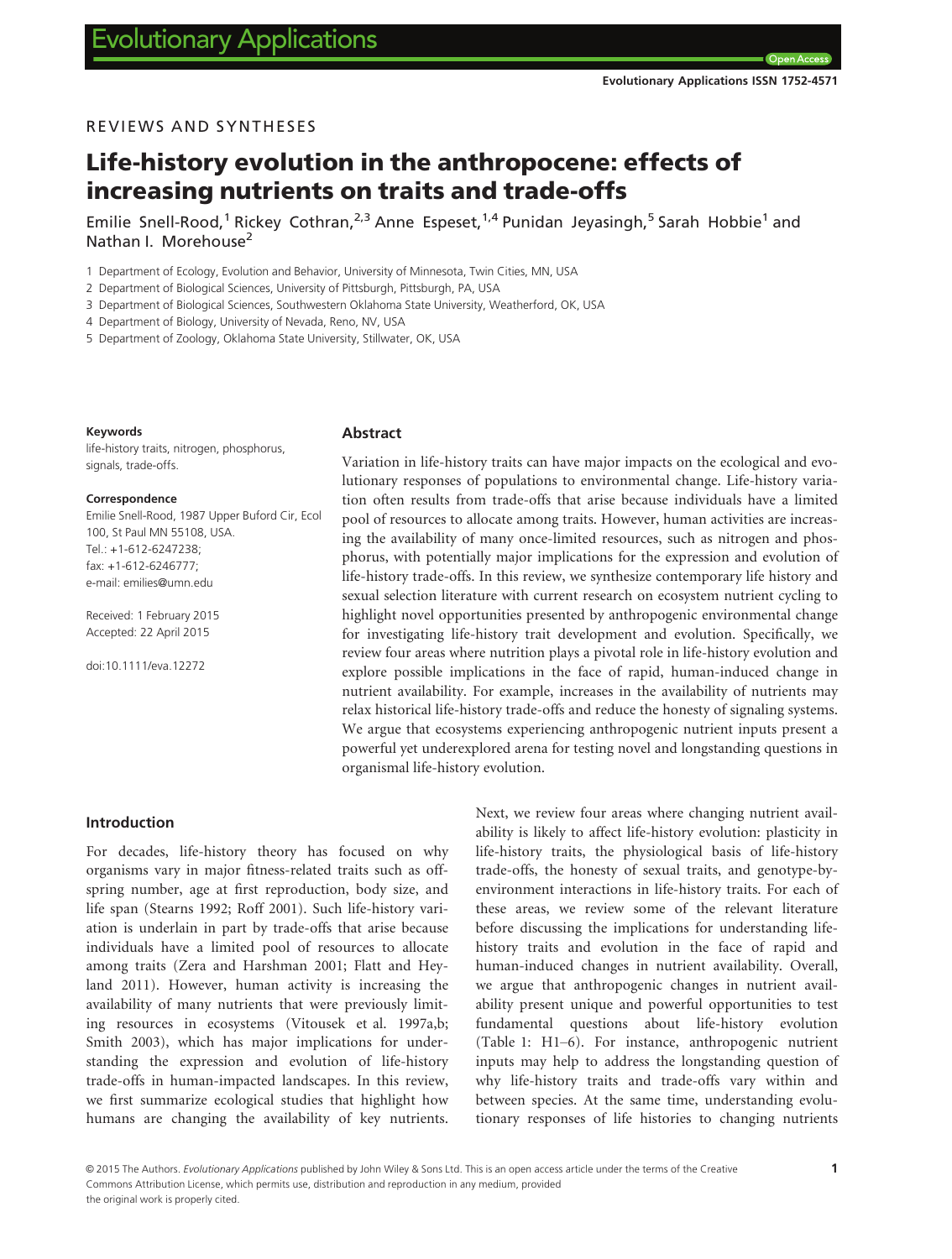Table 1. Summary of questions and hypotheses about life-history evolution presented by anthropogenic nutrient change.

| Questions about life-history traits and strategies                                                                                                                                                                          |
|-----------------------------------------------------------------------------------------------------------------------------------------------------------------------------------------------------------------------------|
| Why do species or populations vary in life-history traits?                                                                                                                                                                  |
| H1: Anthropogenic changes in nutrients may allow some species or populations to allocate more to all life-history traits (e.g. offspring number                                                                             |
| & quality, brain size)                                                                                                                                                                                                      |
| Why do life-history trade-offs vary in intensity?                                                                                                                                                                           |
| H2: Human-caused increases in nutrients over time and space may obscure trade-offs (while decreases in nutrients may make trade-offs more<br>pronounced)                                                                    |
| H3: Anthropogenic increases in one nutrient may result in a novel limiting nutrient that reveals new trade-offs and/or genetic variation                                                                                    |
| Why not invest maximally in a trait closely tied to fitness?                                                                                                                                                                |
| H4: Anthropogenic change in one nutrient may result in a novel nutrient limiting trait expression                                                                                                                           |
| H5: In high nutrient environments, relaxed selection on nutrient acquisition and/or assimilation may lead to lessened trait expression when<br>anthropogenic nutrient increases are lessened                                |
| Why do species or populations vary in life-history plasticity?                                                                                                                                                              |
| H6: For some nutrients, anthropogenic change will increase the spatial and temporal variability of nutrient availability, selecting for greater<br>plasticity in response to that nutrient                                  |
| Questions about sexual traits                                                                                                                                                                                               |
| Why does investment in sexual traits vary within and between species?                                                                                                                                                       |
| H7: Female choosiness may increase with nutrient status due to increased resources dedicated to choice and/or increased self-assessment of<br>reproductive value by females                                                 |
| H8: Increasing nutrients may lead to increased population sizes/densities, which in turn can result in increased selection on traits involved in<br>male-male competition                                                   |
| How do complex, honest signals evolve as part of the overall life-history strategy of an organism?                                                                                                                          |
| H9: Honesty of nutrient-limited sexual traits should decline with anthropogenic nutrient increases, potentially leading to relaxed selection on<br>sexually selected traits and possibly individual quality                 |
| H10: As nutrient availability changes, selection shifts to favor novel signals linked to new resource limitations (signal diversification)                                                                                  |
| H11: As nutrient availability changes, selection favors increasing allocation to an existing signal (signal elaboration)                                                                                                    |
| Questions about responses to rapid environmental change                                                                                                                                                                     |
| Why might populations and species show different responses to rapid and novel anthropogenic environments?                                                                                                                   |
| H12: Increases in nutrient availability may allow some populations to allocate more to life-history traits that affect both survival (e.g. plasticity)<br>and evolution (e.g. fecundity) in novel environments              |
| H13: Changes in allele frequencies within populations may be driven by spatio-temporal nutrient variation that affects life-history traits<br>independent of any other factors that vary across individuals                 |
| H14: Standing genetic variation in life-history responses to nutrition ( $G \times E$ ) may contribute to rapid evolutionary changes in nutrient<br>acquisition, assimilation and allocation in novel nutrient environments |
| H15: Evolutionary processes such as population divergence may be sped up by anthropogenic increases in nutrients; alternatively, nutrient                                                                                   |
| change may reduce divergence by introducing fluctuating selective regimes                                                                                                                                                   |
| H16: Ecological changes in community structure due to outcomes of competition in high nutrient environments may bias which species survive<br>and diversify in high nutrient environments                                   |

should enable better predictions of how populations will respond to rapid environmental change (Table 1: H12– 16).

## The Ecology of Anthropogenic Nutrient Change

Humans are altering the way nutrients enter and are cycled in ecosystems (briefly summarized here, but reviewed extensively by Vitousek et al. 1997a,b; Smil 2000; Galloway et al. 2004, 2008). Changes in nutrient availability can affect the nutritional quality or quantity of resources either directly or through interactions with other species (Fig. 1). This review focuses on increases in the quality or quantity of resources for a given species or set of species (i.e. prior to the point of nutrient stress). While organismal nutrition is often addressed in relation to the macromolecular composition of food items (e.g. proteins, carbohydrates, Simpson and Raubenheimer 2012), we have chosen to discuss nutrition from an elemental or stoichiometric perspective (sensu Sterner and Elser 2002) because it is at this level that we best understand how humans are affecting nutrient cycling in ecosystems. In particular, we focus on nitrogen and phosphorus as case studies of macronutrients and sodium and calcium as case studies of micronutrients; however, humans are affecting the availability of a wide range of nutrients and other resources, including carbon, lipids, and water. Other nutritionally explicit approaches that consider resources at a macro level (e.g. proteins versus nitrogen), such as the geometric framework for nutrition (Simpson and Raubenheimer 2012), may offer additional advantages and complementary data in empirical work.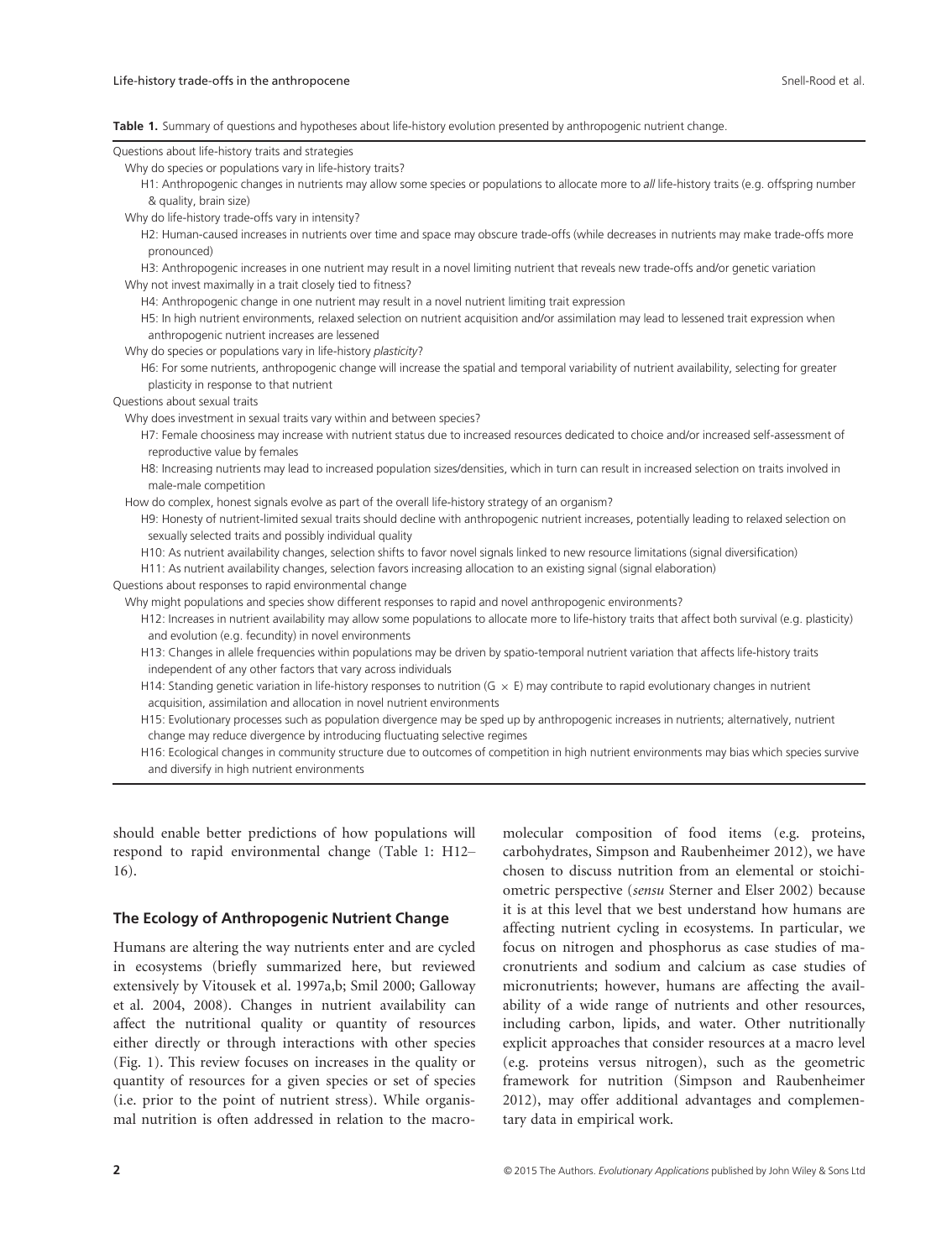

Figure 1 Possible effects of changes in nutrient availability on nutrition at higher trophic levels. Nitrogen, phosphorus, calcium, and sodium from human activities are readily available to organisms. Changes in nutrient availability can affect both the nutritional quality and quantity of resources, because of individual-level responses to altered nutrient supply (e.g. increased growth or tissue nutrient concentrations) and changes in species composition (e.g. arising from variation in competitive ability for nutrients in resources). It is assumed that every species is adapted to some level of nutrients and performs poorly when nutrient levels are either so low they are limiting or so high they are toxic. As nutrient levels shift, competitive interactions among species result in altered community dynamics (Bobbink et al. 2010). These changes result in three possible changes in nutrition that can occur as a result of shifts in nutrient availability: (A) Altered resource quality because of changes in the amount of nutrients per individual, such as changes in leaf nutrient concentrations (moving up the red curve); (B) Altered resource quantity results in more nutrients per unit area, such as changes in biomass without accompanying changes in individual-level nutrients (moving up the blue curve prior to when nutrient levels increase to a stressful level); (C) Altered resource quality because of changes in community composition, such as change in the dominance of a higher quality resource (species B is of higher quality than A). Of course, in many cases, both the quality and quantity of nutrition can change.

#### Macronutrients: nitrogen and phosphorus

Human activities are affecting both nitrogen and phosphorus inputs to ecosystems; this is of ecological and evolutionary interest because nitrogen and phosphorus are the nutrients that most commonly limit primary producers worldwide (Elser et al. 2000). In addition, nitrogen and phosphorus effects may propagate through food webs, altering the productivity, abundance, composition, and chemistry of higher trophic levels, although nutrientinduced changes in species composition toward more unpalatable or defended species may prevent enhanced productivity at any given trophic level from propagating to higher levels (Peterson et al. 1993; Deegan et al. 2002; Borer et al. 2006; Cross et al. 2007; Davis et al. 2010; Finlay 2011).

Fossil fuel combustion, fertilizer production and use, cultivation of legume crops, and deforestation create and mobilize reactive nitrogen, oxidized and reduced nitrogen forms that are largely biologically available (Galloway et al. 2004). Many of these forms of nitrogen move readily through the atmosphere, ground and surface water, and additionally through the export of food, livestock feed, and fertilizer (Galloway et al. 2008). Thus, regions with heavy industry, agriculture, or consumption of food (by livestock or people) are associated with elevated downwind atmospheric nitrogen deposition and downstream riverine nitrogen. Nitrogen effects can be not only local, but also far-reaching due to long distance transport: forms of nitrogen can move down rivers from agricultural or industrial areas to coastal zones or can be transported in foods from areas of production to areas of consumption (Elser et al. 2009).

Human activities are also altering phosphorus cycling and elevating phosphorus inputs to ecosystems, particularly aquatic ecosystems. Phosphorus is much less mobile than nitrogen, as it lacks a measurable gaseous phase and does not leach readily through soils. Unlike nitrogen, phosphorus is transported primarily to waterways in erosion and runoff and through the atmosphere as dust (and only in small amounts). Humans have altered the global cycling of phosphorus by promoting erosion and runoff through land clearing, cultivation, and overgrazing; applying inorganic phosphorus fertilizer; producing phosphorus-containing detergents that end up in wastewater; and increasing (and geographically concentrating) the consumption of food, feed, and associated phosphorus-rich waste by humans and livestock (Smil 2000). Elevated aquatic inputs of both phosphorus and nitrogen come from both nonpoint sources (associated mainly with agriculture) and point sources, such as wastewater treatment plants. However, large parts of the world are not connected to sanitary sewers and may have high nitrogen and phosphorus inputs to waterways in the form of raw sewage. Even where sewage is treated (Carpenter et al. 2011), wastewater treatment varies greatly in nitrogen and phosphorus removal, so effluent may still contain high concentrations of either nitrogen or phosphorus (Carey and Migliaccio 2009).

## Micronutrients: calcium and sodium

Along with macronutrients, humans are altering the availability of many micronutrients, such as sodium and calcium. Sodium is a major limiting micronutrient for many animals, and salt requirements drive behavior in both vertebrates and invertebrates (Smedley and Eisner 1995;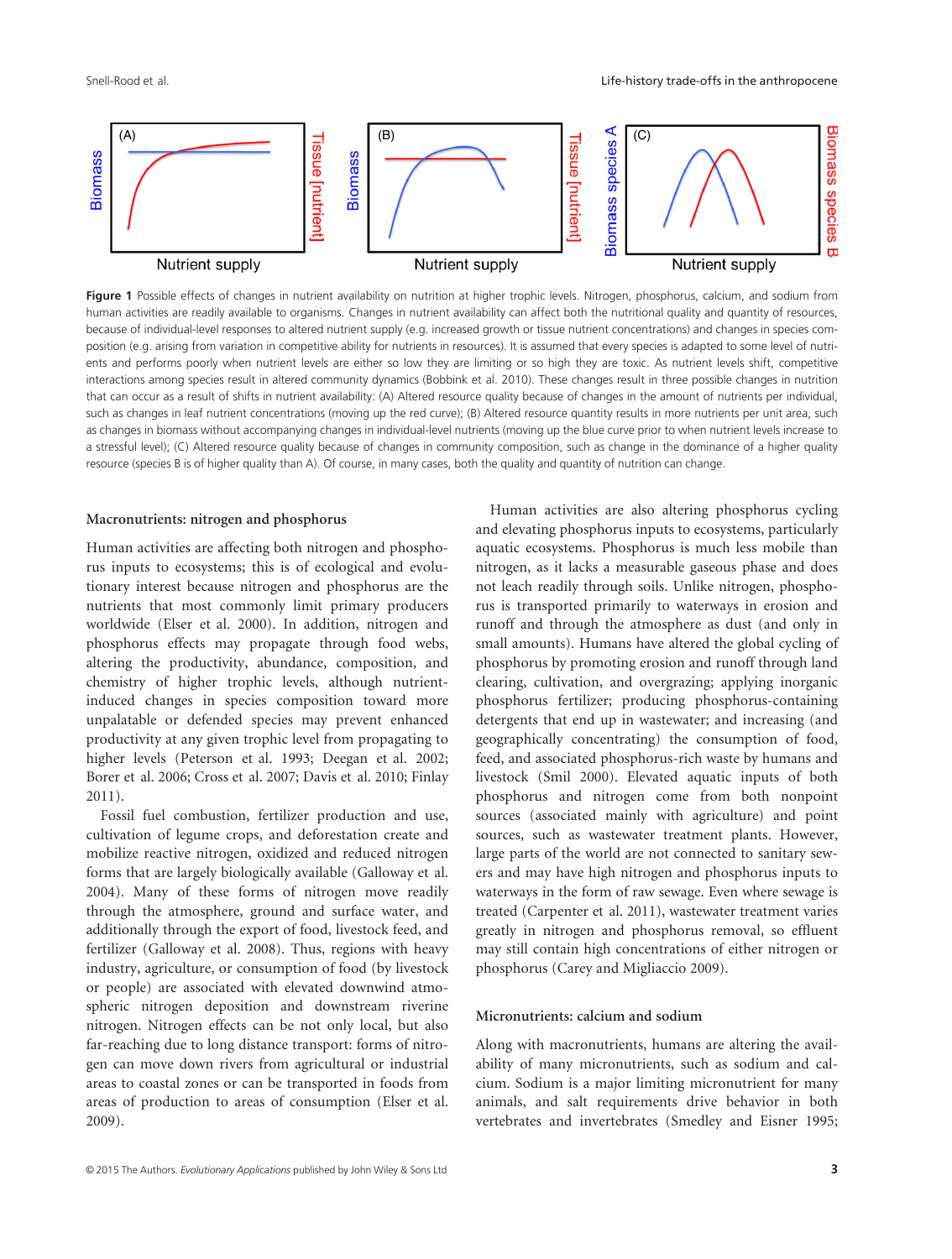Kaspari et al. 2008). Humans are increasing sodium availability locally through road salt runoff and agricultural practices (Findlay and Kelly 2011). While much of the existing road salt literature focuses on the toxic effects of increasing chloride levels due to road salt application (Kaushal et al. 2005), increased sodium availability may have entirely different effects for some organisms (Jackson and Jobbagy 2005). As a cation, sodium in road runoff is more likely than chloride to be retained in soils (which are negatively charged in regions where road salt is applied; Ramakrishna and Viraraghavan 2005). Increased sodium availability in areas near paved roadways (Kelting et al. 2012) has already been shown to alter foraging ecology as animals attempt to quench their salt needs (Laurian et al. 2008; Kaspari et al. 2010) along with the development of sodium-limited traits in roadside-feeding herbivores (Snell-Rood et al. 2014). The broader effects of changing sodium availability on nutritional ecology and life-history evolution remain to be studied. Historically, sodium has been most limited at high elevations and areas far from the ocean (Dudley et al. 2012), but this is changing due to human activity.

Calcium is another limiting micronutrient for many organisms, from plants to vertebrates (Perrins 1996; White and Broadley 2003). Variation in calcium availability has major impacts on the ecology of species with high calcium requirements including certain worm species (Reich et al. 2005), snails (Skeldon et al. 2007), and birds (Wilkin et al. 2009). To date, much work has focused on how humaninduced changes in soil acidity have decreased available calcium and negatively impacted species (Juice et al. 2006). However, in some cases, humans have increased available calcium. Anthropogenic calcium inputs arise from cement use, for instance, leaching into urban waterways from cement pipes (Wright et al. 2011) or atmospheric fallout associated with cement plants, limestone quarrying, or building destruction (Branquinho et al. 2008). This results in local increases in calcium availability; for instance, calcium levels are elevated in urban areas (Pouyat et al. 2008). Whether this anthropogenic increase in calcium availability has effects on life-history trade-offs remains unknown, but explorations on this front will need to consider correlated changes in toxins such as heavy metals (Marcotullio 2011).

# Life-History Traits in the Face of Anthropogenic Changes in Nutrients

Changes in nutrient availability have major implications for the development and evolution of life-history traits, and trade-offs between these traits. Here, we broadly define an organism's life history as those traits that directly affect an individual's survival and production of offspring (see

Fig. 2, Reznick et al. 2000) including classic traits such as fecundity and life span, and, in some cases, additional traits such as brain size and ornamentation (Badyaev and Qvarnström 2002; Sol 2009). Resources and nutrients play a major role in many aspects of life-history theory. Here, we focus on four of the best-studied, but interrelated, concepts in life-history evolution where resource and nutrient availability play an important role: plasticity in life-history traits, life-history trade-offs, honesty of signals, and genotype-by-environment interactions. Each of these contexts has consequences for understanding life-history traits and life-history evolution in the anthropocene. Understanding how increasing nutrient availability affects the expression of life-history traits and trade-offs has implications for predicting the ecological and evolutionary responses of populations in the anthropocene.



Figure 2 Operational definition of life-history traits. In this review, we adopt a broad definition of life-history traits as any trait tied to reproduction, survival or somatic maintenance. In the past, life-history traits have been traditionally defined as traits that compose the life table of a population—traits tied closely to fitness such as growth, body size, annual reproductive rates, and survival. In more recent decades, other traits closely tied to fitness have been argued to fall under the general umbrella of life-history traits. In particular, sexually selected traits can be thought of as an investment in reproductive effort and thus understanding their expression requires a life-history approach (Andersson 1994; Badyaev and Qvarnström 2002). In fact, the intimate relationship between sexually selected traits and life history was realized early in evolutionary ecology as an explanation for why the sexes differ in lifehistory traits (Orians 1969). Sexually selected traits are often expensive to build and maintain and may compete strongly with other life-history traits for resources (Ryan 1988; Balmford et al. 1993). This competition for shared resources can ultimately lead to trade-offs between investment in sexually selected traits and other life-history traits (Gustafsson et al. 1995; Kotiaho 2000). Therefore, these two types of traits are likely to be linked and both are expected to be sensitive to fluctuations in the resource environment. Similar arguments could be made for other traits closely tied to fitness such as brain size. In particular, the cognitive buffer hypothesis links brain size to survival in the face of environmental variation and complex decision making (Kaplan and Robson 2002; Sol 2009; Møller and Erritzoe 2014). This, combined with observations of trade-offs between brain size and other traits such as gut length or muscle mass (Isler and van Schaik 2006; Kotrschal et al. 2013), suggest that brains should also be considered a life-history trait. For the purposes of this review, life-history allocation refers to how an individual or genotype allocates limited resources to the entire set of life-history traits that determine their overall fitness.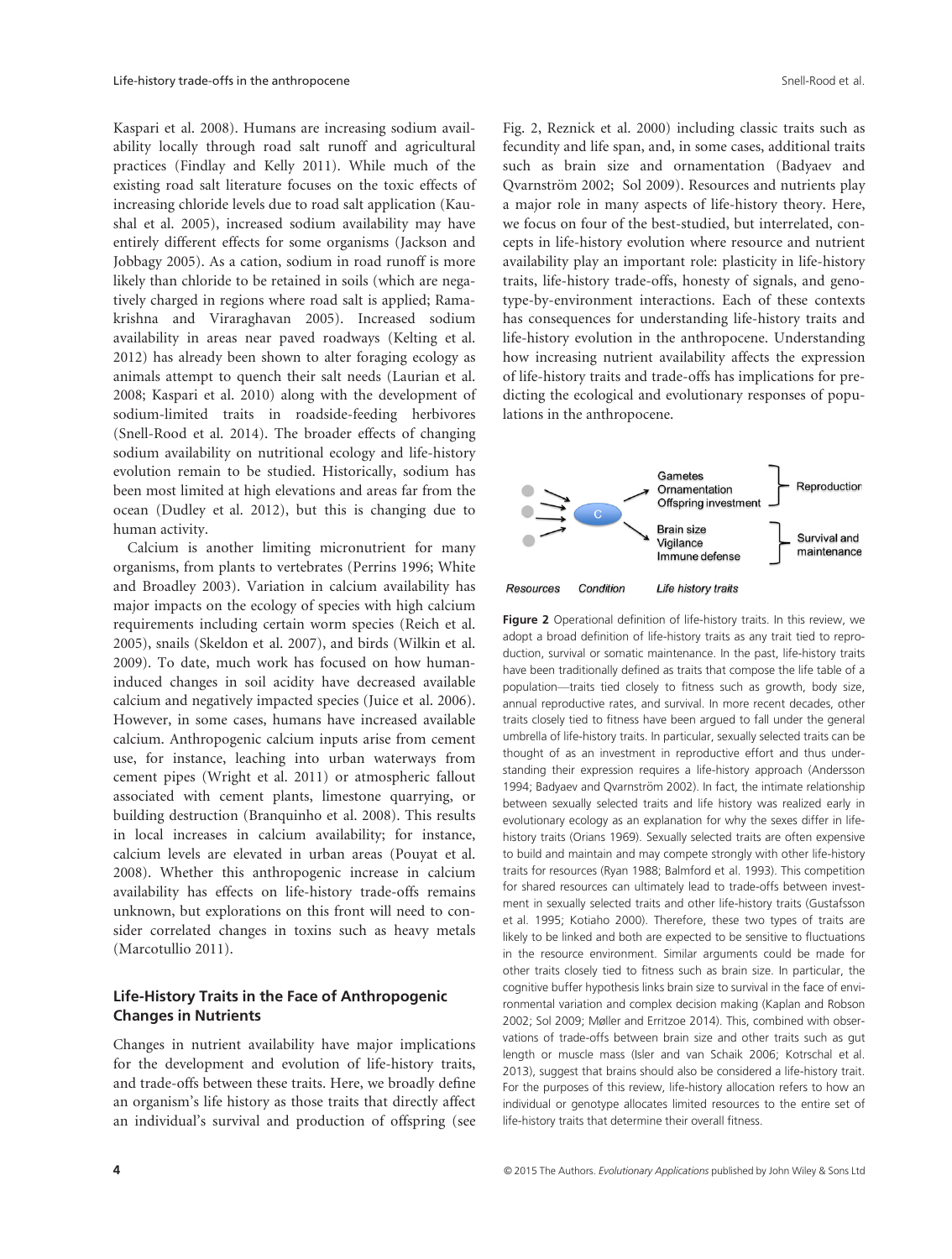#### Life-history plasticity in response to nutrition

Nutrition has innumerable effects on the development of life-history traits (Nylin and Gotthard 1998). Many studies have demonstrated the sensitivity of life-history traits, such as growth rate and fecundity, to changes in resource quantity and quality (Martin 1987; Vanni and Lampert 1992; Boggs and Ross 1993; Twombly et al. 1998; see Fig. 3 for Daphnia as an example). For instance, fertilizer application affects the growth, fecundity, and survival of not only plants, but also their herbivores (Hauch 1984). Several studies have identified specific diet components that are important for life span and fecundity, such as protein and



Figure 3 The influence of nutrition on life-history traits—Daphnia as an example. It seems almost a given that nutrient availability should affect life-history traits such as offspring number and life span, here illustrated by Daphnia, which feed on algae. Algal phosphorus (P) content often closely tracks inorganic P supply (Rhee 1973), although algal cells continue photosynthesis and become carbon (C) rich (Tillberg and Rowley 1989). Consequently, Daphnia inhabiting lakes with varying P supply experience contrasting diets in terms of both P and C (Sterner and Hessen 1994). Such variation has major consequences on key lifehistory traits of Daphnia. Specifically, compared to daphniids feeding on high P algae, those in low P grow slower, delay reproduction, reproduce at a smaller size, and produce smaller broods (e.g. Lurling and Van Donk 1997). Importantly, such life-history shifts are not only driven by P availability, but also due to excess C (Anderson et al. 2005). This figure shows results (mean  $\pm$  SD) from Jeyasingh and Weider (2005) where  $<$ 12 h-old clonal sisters of *D. pulex* were exposed to contrasting P supply conditions. The growth and fecundity penalties of low P after 10 days are quite apparent. Note that total amount of energy in both dietary treatments were the same (1 mg C  $L^{-1}$  day<sup>-1</sup>). While variable nutrition clearly affects the expression of life-history traits in Daphnia, the effects of nutrition may vary with the specific nutrients considered, sex- and developmental stage-specific responses to changes in nutrients, and differences across genotypes in nutrient acquisition ability. Furthermore, nutrient variation may differentially influence generalists versus specialists and active foragers versus passive feeders.

carbohydrates (Lee et al. 2008), the effects of which interact with sex (Maklakov et al. 2008). Growth, fecundity, and other life-history traits are often sensitive to phosphorus or nitrogen availability (Sterner 1993; Elser et al. 2001; Jeyasingh and Weider 2005; Morehouse and Rutowski 2010a). While performance generally improves on diets enriched with phosphorus and nitrogen, this is not always the case, especially if the diet becomes stoichiometrically unbalanced (Boersma and Elser 2006). Collectively, these studies highlight the fact that life-history traits are often extremely sensitive to nutritional perturbations.

Nutrient-induced changes in life-history traits (Table 1: H1) have consequences for how organisms compete with each other and resulting community dynamics (Sterner and Elser 2002; Tylianakis et al. 2008). These environmental effects also have evolutionary implications. Given that anthropogenic increases in nutrient availability are often spatially heterogeneous, it is possible that some individuals may become more fecund or longer lived solely as a consequence of higher local resource availability rather than the breeding value of their genotype (Fig. 4; Table 1: H13). Spatial heterogeneity of resource richness may lead to spatial sorting of phenotypes, genotypes, and/or species interactions that should have important implications for the selective landscape that metapopulations experience (e.g. Leibold et al. 2004; Shine et al. 2011). Thus, resource-mediated changes in life-history traits and population dynamics could create novel and spatially complex selection dynamics which are only just starting to be investigated (e.g. wild sheep, Wilson et al. 2006). Alternatively, more persistent or spatially homogeneous nutrient inputs into ecosystems may result in changes to historically important selective pressures through, for example, relaxed selection on traits



Figure 4 How anthropogenic nutrient increase may obscure underlying trade-offs. (A) In this landscape, runoff from a field with high fertilizer application (nitrogen, phosphorus, and potassium inputs) enters the watershed. Imagine genotypes of an aquatic species (circles) sampled across this region: those downstream of the source (in black) may be heavily affected, while those upstream of the source may be less affected (light gray). (B) Variation in nutrient inputs across this landscape may result in a positive correlation between life-history traits (dotted line) because some genotypes have greater overall nutrition (black), even if there is an underlying trade-off within each resource level (solid lines).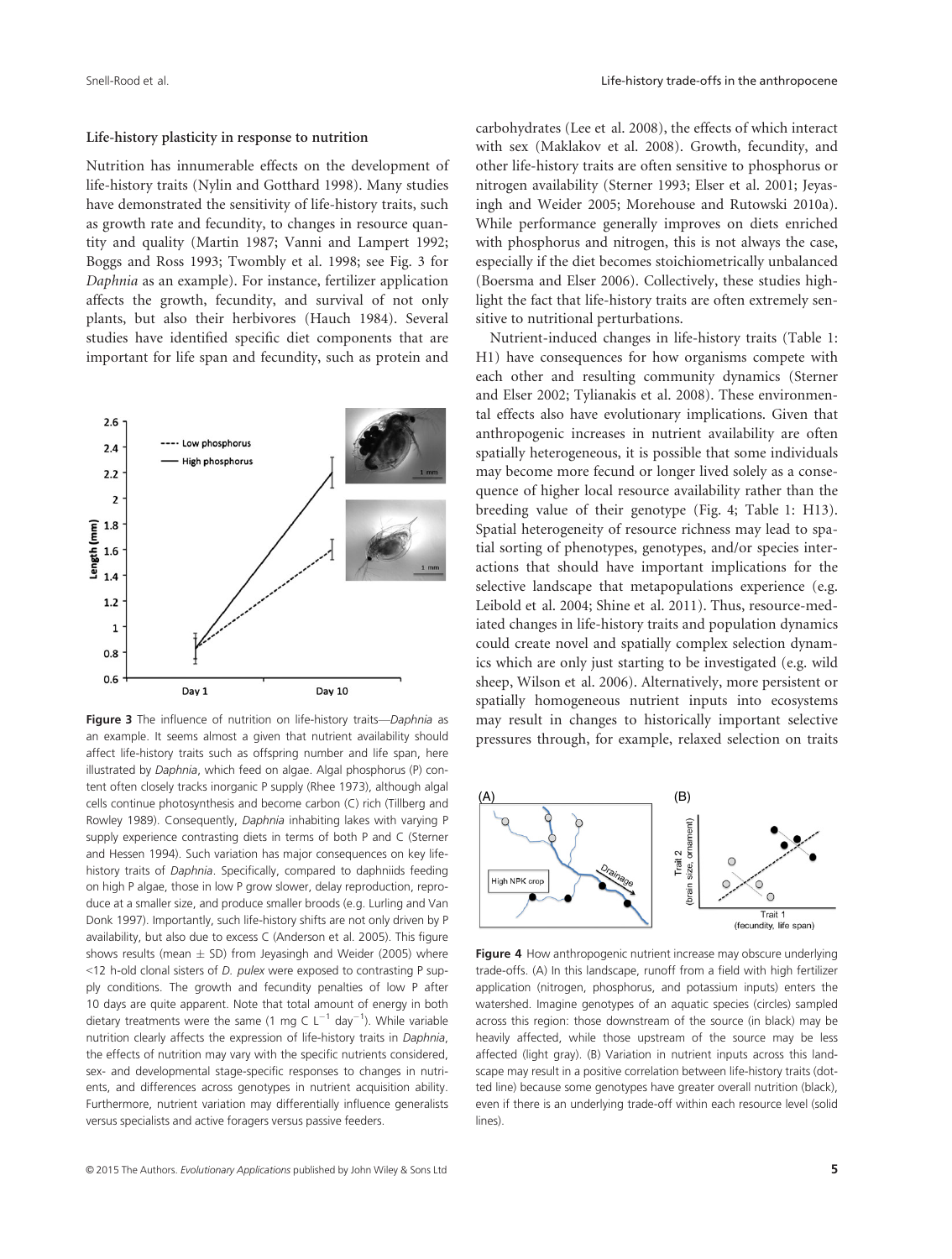linked to previously limiting resources (Snell-Rood et al. 2010; Table 1: H5). However, such weakened selection may lead to increased emphasis on other newly limiting resource pools (Table 1: H4). The ensuing directional selection may reshape trophic dynamics, leading to adaptive modifications of a focal organism's foraging strategies or resource allocation rules (see below).

## Nutrition as a mediator of life-history trade-offs

Natural selection shapes how an organism allocates resources among life-history traits ('principle of allocation', Cody 1966; Levins 1968). Variation in life-history traits is the result of both the trade-offs that occur due to the competing demands of traits and the ecological context that determines which trait combinations are favored by natural selection (van Noordwijk and de Jong 1986; Reznick et al. 1990). These trade-offs are often the result of traits competing for internal limiting resources (Zera and Harshman 2001). The 'y-model' of life-history theory posits that resources allocated to one life-history trait are not available for allocation to other life-history traits, resulting in tradeoffs across individuals or genotypes (see Fig. 5). However, measuring such trade-offs depends on resource availability



Figure 5 Routes by which nutrition may affect life-history trade-offs. Variation in life-history traits (phenotypes, 'P') can come through variation in resource availability (the environment, 'E'), genetic variation in resource acquisition (' $G_{AQ}$ '), which both influence an individual's condition ('C') or genetic variation in how resources are allocated across lifehistory traits (' $G_{Al}$ '). Variation in resource availability or acquisition can generate positive life-history trait correlations across genotypes even when there are underlying trade-offs across traits—in other words, higher condition individuals can simply allocate more resources to all traits such as survival ('S'), reproduction ('R'), or ornamentation ('O'). When variation in acquisition is higher than variation in allocation, position relationships will be seen; when variation in acquisition is less than variance in allocation, negative relationships will be seen. Figure modified from (Rowe and Houle 1996; Morehouse 2014).

—if individuals have greater access to a particular nutrient or are better able to acquire that nutrient, variation between individuals in overall nutrition can obscure any underlying trade-off between traits (van Noordwijk and de Jong 1986; Reznick et al. 1990; de Jong and van Noordwijk 1992). Thus, trade-offs across life-history traits are often apparent only after accounting for variation in nutrient acquisition across genotypes and environments (Mole and Zera 1994; Glazier 1999; Reznick et al. 2000; Sgrò and Hoffmann 2004; King et al. 2011a,b).

Underlying trade-offs may be obscured by anthropogenic changes in once-limited nutrients that create variation across individuals in access to resources (Fig. 4; Table 1: H2). Increases in available nutrients may make trade-offs less pronounced assuming that an increase in nutrient availability decreases variation across individuals in resource acquisition. In some cases, increases in nutrient availability may interact with foraging behavior such that variation across individuals in nutrient acquisition is maintained, in which case the intensity of trade-offs might not vary. For some nutrients, there may also be an increase in the variability of nutrient availability over space and time, leading to positive correlations between competing traits when observed at the level of populations (Fig. 4).

Anthropogenic nutrient change may affect the evolutionary trajectory of populations through its relaxation of lifehistory trade-offs (Table 1: H12). Given the rate of rapid environmental change occurring today, there has been much discussion about how populations will respond to climate change, habitat conversion, and other humaninduced changes to the environment (Parmesan 2006; Bell and Collins 2008). Some species may be able to rapidly respond to environmental change. For example, species capable of rapid population growth tend to show pronounced evolutionary responses to rapid environmental change (Reznick and Ghalambor 2001). Similarly, species that exhibit high developmental plasticity in traits related to coping with environmental changes, such as learning ability, can flexibly adjust their behavior and development to novel conditions (Sol et al. 2005). Trade-offs between reproduction and learning ability (Snell-Rood et al. 2011; Kotrschal et al. 2013) suggest that, in some cases, a population's evolutionary response may be at odds with its developmental response to a new environment. However, if lifehistory trade-offs are relaxed under high nutrient conditions, the severity of these trade-offs may be reduced in some modern environments, in the process liberating specific populations to express both developmental and evolutionary responses that are beneficial under the novel conditions. Alternatively, limited availability of other nutrients may still enforce or lead to new trade-offs (Table 1: H3), leading to a mosaic of rapid adaptive responses and constraints predicated on shifting resource dynamics. Thus,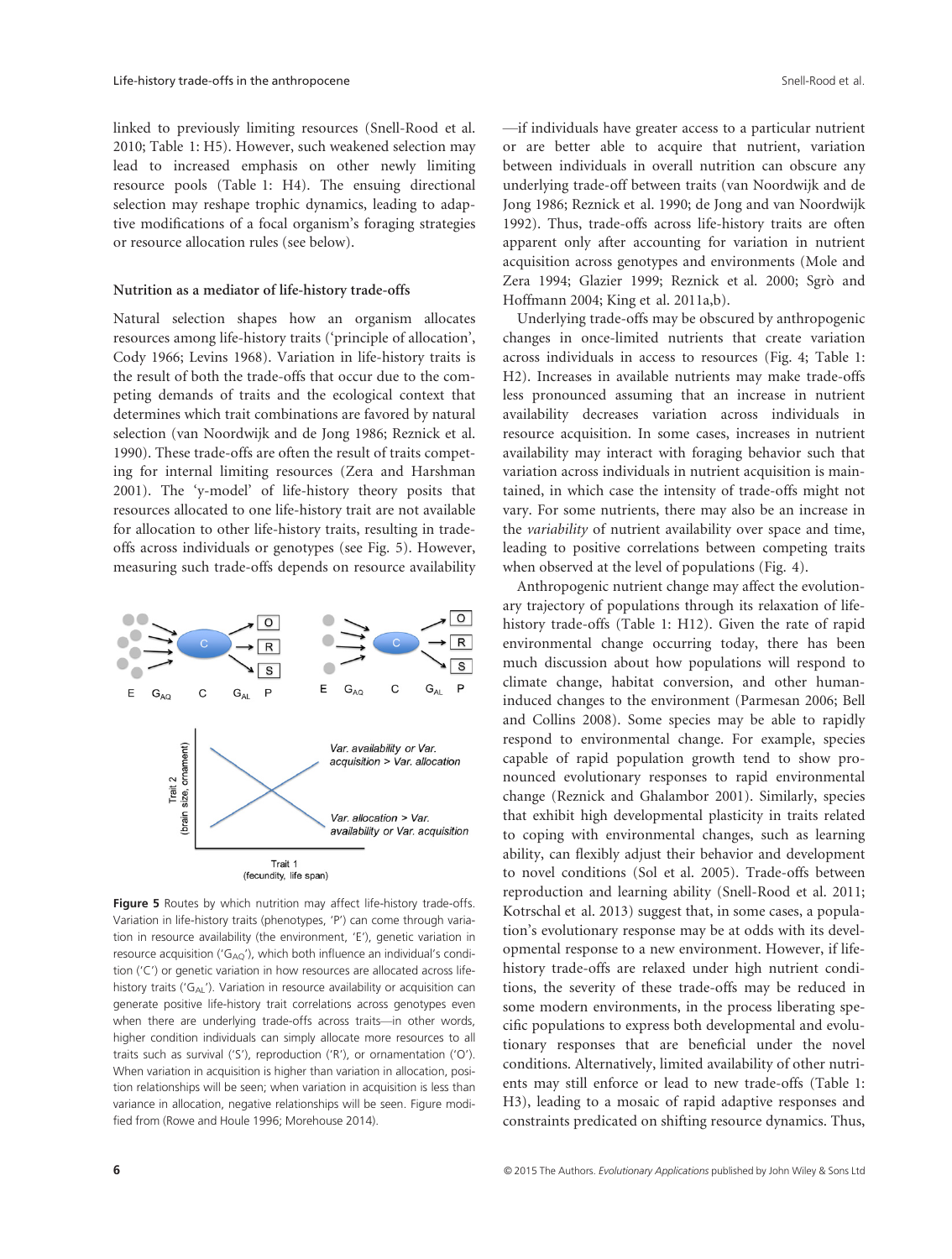attention to anthropogenic effects on multiple nutrient currencies will provide critical opportunities to understand and potentially predict the evolutionary trajectories of focal populations.

#### Nutrition and the honesty of sexual signals

An area of life-history thinking that has been highly developed with respect to nutrition is that of the condition dependence of sexual signals (Morehouse 2014). The utility of traits as indicators of individual quality often relies on strong condition dependence of traits (Zahavi 1975; Iwasa and Pomiankowski 1991; Andersson 1994). Conditiondependent traits are thought to inform prospective mates or competitors of an individual's ability to acquire, assimilate, and/or spend key resources, processes that should be linked to fitness. Because such traits are likely to be most informative when they signal resources in high demand and short supply, the expectation is that sexual selection should favor indicator traits linked to limiting resources. For example, this argument forms the basis for favored explanations of the pervasive use of diet-derived carotenoids in colorful ornaments of birds and fish (Hill and Montgomerie 1994; Grether et al. 1999; Velando et al. 2006; Svensson et al. 2006). Similar arguments have been made for other resource pools such as nitrogen (Morehouse et al. 2010; Morehouse and Rutowski 2010b), phosphorous (Bertram et al. 2006, 2009; Cothran et al. 2012), brightly colored objects used to decorate bowerbird bowers (Borgia et al. 1987), and energy available for conditiondependent motor displays (Byers et al. 2010) such as claw waving in fiddler crabs (Jennions and Backwell 1998). In addition to ornaments, sexually selected armaments used in pre- or postcopulatory male–male competition are often similarly condition dependent. Weaponry used in male– male combat, such as ungulate antlers or beetle horns, often draw heavily on resource pools that can be limiting in diets (Moczek and Nijhout 2004). For example, the extreme mineral requirements of ungulate antlers can lead to temporary osteoporosis as males 'borrow' calcium from skeletal pools during periods of antler growth (Baxter et al. 1999).

We might expect that as once-limited resources increase in availability, the honesty of signals based on these resources will decrease (Table 1: H9), assuming that an increase in nutrient availability corresponds to a decrease in variability across individuals in resource acquisition. Indeed, some experiments suggest that ornament attractiveness is an indicator of male quality only under low nutrient conditions (David et al. 2000; Tolle and Wagner 2011). The potential impact of increased supply of oncelimiting resources on sexually selected traits depends on the timescale considered. On short timescales (several

generations), we might expect that individuals in resourcerich environments should all be able to produce highly exaggerated ornaments. Thus, in the short term, sexually selected traits may be powerful indicators of nutrient pollution (Hill 1995). Such nutrient pollution may lead to transient relaxation of sexual selection on ornamented males by removing the ability of females to detect differences in male genetic quality based on ornament expression (Akre and Johnsen 2014) similar to that observed in fish as humans have altered water turbidity (Seehausen et al. 1997; Engstrom-Ost and Candolin 2007).

If anthropogenic nutrient inputs persist for longer periods, the evolutionary consequences for sexual selection are likely to be more complex. For instance, if genetic variation in individual quality and ornament expression is still visible despite an increase in resource availability, and individuals of the choosy sex employ an open-ended preference function, this may result in rapid escalation of ornament exaggeration (Table 1: H11), a liberation of the Fisherian runaway model from resource limitation. However, if individuals in resource-rich populations produce high but indistinguishable levels of ornament expression, this should lead to the disappearance of preferences based on the ornaments whose utility has been lost in the context of nutrient pollution. For instance, agricultural populations of cabbage white butterflies, which have seen relatively greater increases in nitrogen with fertilizer application, allocate more to nitrogen-based wing pigments used in mate choice; however, it is unclear to what extent this compromises signal honesty (A. Espeset, C. Roy, and E. C. Snell-Rood, in revision). Persistent increases in the availability of once-limited nutrients may decrease the utility of ornaments as indicators, resulting in sexual selection favoring either novel or preexisting traits indicative of other more pertinent resource pools. This shifting selection may result in ornament 'proliferation', where ornaments become more complex or multimodal over evolutionary time (Table 1: H10; Badyaev 2004; Hebets and Papaj 2005).

Changing nutrient availability should affect not only the honesty of traits of the signaler, but also the likelihood that a receiver will discriminate among possible mates or competitors. For instance, resource state can influence the likelihood that a female will engage in mate choice as well as the preference function she applies to this task (Jennions and Petrie 1997; Widemo and Sæther 1999; Hunt et al. 2005; Cotton et al. 2006). Increases in the supply of key resources may increase female fecundity, perceived reproductive value, and likelihood that she will employ strong preference functions when evaluating potential mates (Table 1: H7). This should in turn lead to stronger directional selection on male ornamentation, potentially reinforcing the volatility, and strength of sexual selection in populations experiencing novel resource inputs. In some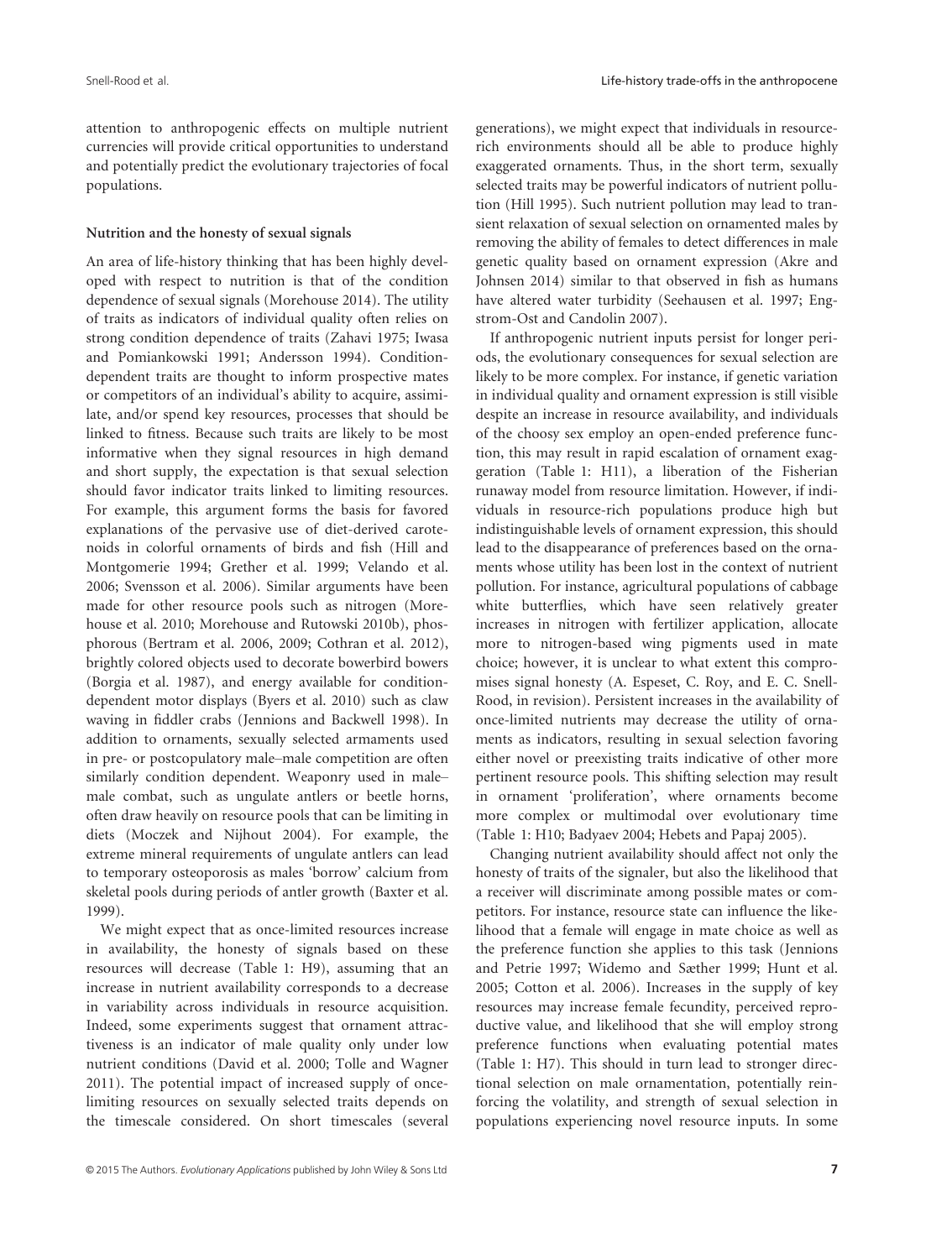cases, variation in resource availability may even result in role reversals between sexes shifting which sex is relatively choosier (Gwynne and Simmons 1990).

Finally, anthropogenic nutrient change may also have implications for condition-dependent weaponry used in male–male combat. Population increases in the size of armaments as a result of increasing nutrient availability may lead to increases in the frequency of male–male combat resulting from increased uncertainty over male dominance. Alternatively, resource-driven increases in effective population sizes may simply increase the opportunity for, and therefore strength of, competition among individuals for access to mates, leading to stronger selection for traits related to intrasexual competition (e.g. in beetles, Moczek 2003; Table 1: H8).

# $G \times E$  in life-history traits and complex responses to nutrient change

In many cases, investment in life-history traits depends not only on the nutritional environment, but also on interactions between genotype and nutritional environment. Genotype-by-environment interactions suggest there is often ample genetic variation in life-history responses to nutrition (Stratton 1994; Tomkins 1999; Hairston et al. 2001; Bergland et al. 2008). Such patterns may arise out of genetic variation in nutrient assimilation efficiency or variation in allocation strategies in different nutritional environments (Baligar and Duncan 1990; Evans 1993; Morehouse 2014). Extreme changes in nutrition may reveal once cryptic genotype-by-environment interactions ['hidden reaction norms', (Ghalambor et al. 2007)]. The presence of such interactions between genotype and nutritional environment suggest that anthropogenic change in nutrient availability may sometimes act upon underlying genetic variation in nutrient-based life-history strategies, leading to rapid evolutionary changes in life histories and nutritional responses (Table 1: H14). For example, artificial selection on growth rate has resulted in changes in nitrogen assimilation ability and nitrogen composition of modern wheat varieties (Chapin 1980; Acquisti et al. 2009): slow-growing historical wheat cultivars were more efficient in taking up and utilizing inorganic nitrogen from nitrogen-poor soils compared to fast-growing recent cultivars (Foulkes et al. 1998). Such evolutionary changes in the ability to acquire and assimilate nutrients can be rapid, especially for nutrient-related traits with a simple genetic basis such as root hair expression in Arabidopsis which affects performance in low phosphorus environments (Bates and Lynch 2001). In another example, artificial selection experiments have shown that fat storage in response to high carbohydrates can evolve within eight generations (Warbrick-Smith et al. 2006).

While some case studies may show clear signatures of changing nutrition on the evolution of nutrient use and life-history traits, it is important to note that nutrient use is a composite trait driven by, and interacting with, a multitude of loci and metabolic pathways, highlighting the potential for complex and rapid evolutionary consequences of alterations to nutrient supply. It is likely that the evolutionary consequences of changes in nutrients depend on the nutrient in question, with some nutrients (e.g. phosphorus) promoting rapid adaptations, while others are associated with more constrained responses over time (e.g. sulfur, see Gresham et al. 2008). Because some elements are tightly linked in biology (e.g. nitrogen and phosphorus), we might expect correlated evolution in physiological traits determining their use efficiencies (Werner et al. 1998). In addition, as once-limiting nutrients increase in availability, other key nutrients may become limiting, resulting in a change in selection intensity across components of nutrient use and life-history allocation (Table 1: H4). For instance, recent work demonstrated that Daphnia resurrected from resting eggs in 700-year-old sediments were more efficient in phosphorus use (Frisch et al. 2014) and less efficient in carbon use (Chowdhury et al. 2015) compared to descendants alive today. In preeutrophication (low phosphorus) conditions, it is likely that selection for efficient phosphorus use was high because algae are phosphorus limited and have more carbon than Daphnia requires (Jeyasingh 2007). Drawing upon these historical patterns should provide important insights into how contemporary and impending changes in ecosystem nutrient dynamics may shape the evolution of organismal life histories. Understanding genotype-bynutrition interactions is one of the exciting empirical frontiers in the evolution of life histories in the anthropocene: to what extent does variable nutrition maintain such genetic variation and how does such standing variation contribute to rapid evolutionary responses to novel nutritional environments?

## Future Directions

Observations from the ecological literature on nutrient dynamics, coupled with theory and data from the life-history literature, suggest that changing nutrient availability may have major effects on life-history trade-offs and evolution in human-impacted environments. However, synthesizing this literature reveals many unknowns, some of which we highlight here as exciting future directions. In many ways, anthropogenic change in nutrients offers new opportunities for testing classic life-history theory. For instance, many laboratory studies have addressed the importance of genetic variation in resource acquisition in driving positive relationships between suites of life-history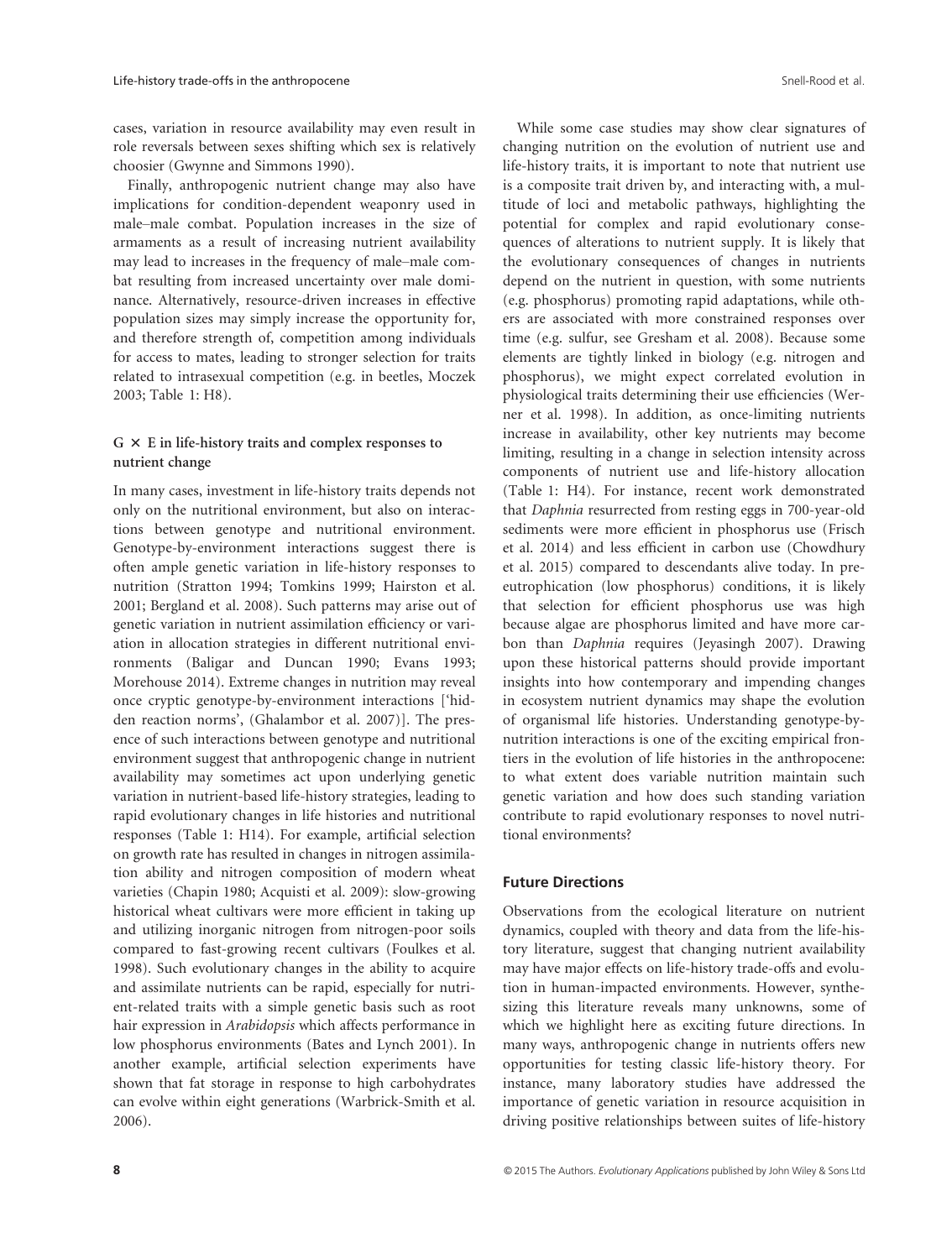traits (King et al. 2011a,b; Robinson and Beckerman 2013), but fewer studies have addressed environmental variation in resources which may create similar positive correlations across life-history traits (van Noordwijk and de Jong 1986). Here, we discuss several open questions regarding the impact of anthropogenic nutrient change on life-history evolution.

# Effects of Spatial Variation in Changing Nutrient Availability

For many nutrients, changes in availability are not homogeneous across the landscape. While atmospheric nitrogen deposition has increased nitrogen availability across much of the eastern United States, increased phosphorus availability is relatively restricted to streams, lakes, and riparian areas. This suggests that changing nutrient availability may differentially affect certain species. However, some species may span a range of environments and thus experience an increase in the variation in nutrient availability across their range. This increased nutrient variation could have several effects, for instance, increasing selection on plastic responses to nutrient variation (Schlichting and Pigliucci 1998; Table 1: H6) or amplifying variation in life-history trade-offs across populations. Increased spatial variation in nutrient availability could also produce variation across subpopulations in access to nutrients that might obscure fitness differences between genotypes (Figs 4 and 5; van Noordwijk and de Jong 1986; Reznick et al. 2000) and result in changes in genotype frequency driven solely by variable resources (Table 1: H13). Increased spatial variation in resource availability may even result in selection on novel habitat choice behavior for microhabitats with increased availability of a once-limited nutrient. For instance, increases in sodium availability along roadsides due to road salt runoff have been shown to result in novel preferences for roadside ponds in moose (Laurian et al. 2008). The extent to which these dynamics will drive evolutionary change will depend in part on individual mobility and gene flow between divergent nutritional contexts. Thus, comparisons between highly mobile or connected animal populations and less mobile or more highly fragmented taxa should be extremely useful in understanding the role of spatial scale. Similarly, as we discuss above, the consistency and heterogeneity of the nutritional environment that populations experience should have important consequences. In this context, organismal traits such as diet breadth offer important empirical opportunities. For example, comparisons between generalists and specialists or species associated with agricultural crops versus nondomesticated plant species offer critical contrasts for understanding how anthropogenic nutrient inputs affect different animal groups.

# Impact of changing nutrient dynamics on individual-level nutrition

At the ecosystem level, it is clear that nutrient cycling is changing. Here, we have focused on nutrition at the elemental level because this is the language of ecosystem studies that have documented human-induced changes in nutrient cycling. However, it is not always clear how these changing elements and molecules translate into the nutrition experienced by individuals. Investigating and validating assumptions linking elemental change to nutritional change will be an important component of studies that investigate life-history evolution in the face of anthropogenic nutrient change. Increasing nitrogen availability tends to increase both plant biomass and foliar nitrogen (Hwang et al. 2008), but the degree of these impacts varies across species (Magill et al. 1997). Nitrogen addition also affects how plants invest in defensive chemicals, often leading to a decrease in defenses (Prudic et al. 2005), but this effect also varies across species (Hwang et al. 2008). These variable responses of plants to nitrogen availability will in turn have variable effects on the herbivores of these plants. At the same time, the nutritional health of an individual is a composite of many nutrients, and different elements may be changing in different ways (Sardans et al. 2012). In some cases, a change in one nutrient may result in an overall nutrient imbalance (Fenn et al. 1998), which can have important consequences on growth and development (Raubenheimer and Jones 2006), although some organisms can compensate for nutrient imbalances through changes in feeding behavior (Raubenheimer and Simpson 1993; Morehouse and Rutowski 2010a; Jensen et al. 2011). These examples illustrate variable effects of changing nutrients on plant nutrition with respect to herbivores, but of course there will also be cascading effects across trophic levels in nutritive content (Schumacher and Platner 2009). Overall, an exciting area of future research will be translating elemental approaches to anthropogenic resource change to other components of nutrition such as digestible protein or carbohydrates (Simpson and Raubenheimer 2011).

# Impact of changing nutrient availability on life-history evolution in the field

This review has outlined several important areas where changing nutrient availability may affect the expression of life-history trade-offs and subsequent life-history evolution, such as loss of ornament honesty within the context of female choice, or relaxation of trade-offs between life-history traits which may affect survival in novel environments. However, many of these highlighted implications are based on inferences from theory and laboratory studies. We need substantially more work conducted on these ideas in the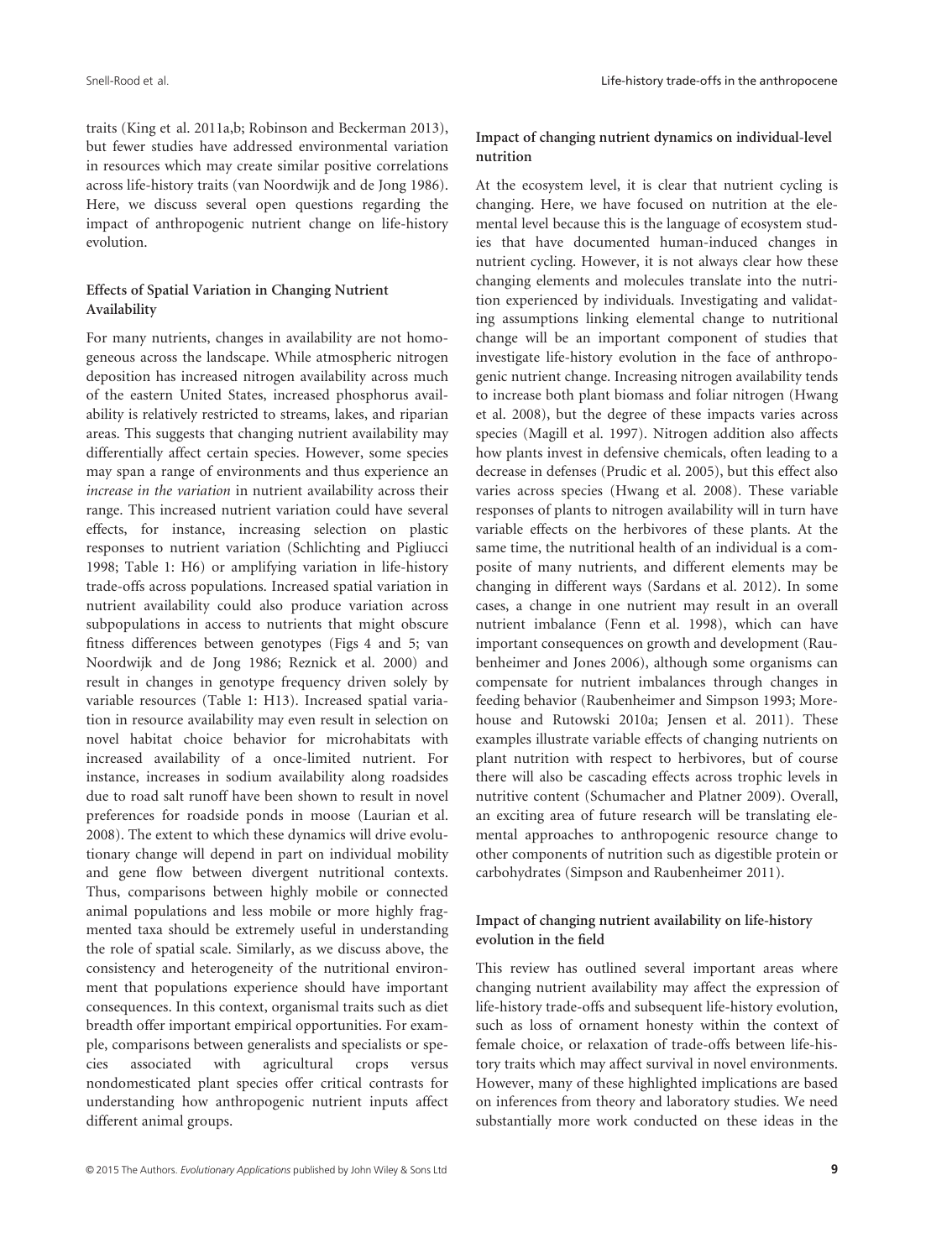field—are populations in areas of nutrient enrichment showing relaxation of life-history trade-offs? On the other hand, are populations in areas of decreasing nutrient availability, showing more pronounced trade-offs? Under what conditions are nutrients increasing to stressful levels? Are organisms shifting to use novel signals that are not affected by increasing nutrients that affect their honesty? To what extent may these changes affect population divergence in environments more or less affected by anthropogenic nutrient change? Answering these questions in a range of systems is key for predicting how populations will respond to novel and rapidly changing environments. Particularly promising systems are those where past genotypes can be resurrected either directly (e.g. Daphnia) or indirectly through ancient DNA sequencing, and systems which may be particularly affected by nutrient change such as those found in aquatic, agricultural, and urban/suburban areas. As a range of species are studied, it will also be important to address how nutrient change affects different trophic levels: are the effects of changing nutrient cycles dampened or amplified as one moves from producers to herbivores to carnivores? Addressing the role of nutrition in life-history evolution is especially important given that environmental change caused by humans is often greater in magnitude and pace than changes that organisms have experienced in the past.

# Integrating ecological and evolutionary responses to anthropogenic nutrient change

This review has focused on the evolutionary impacts nutrient change may exert on life histories. However, such evolutionary dynamics will no doubt interact with ecological responses to nutrient change, which have been extensively discussed in the ecological literature (Tilman et al. 1996; Tilman 1999; Suding et al. 2005). Changes in nutrients have immediate impacts on community composition (Krupa 2003; Tylianakis et al. 2008; Bobbink et al. 2010), often favoring weedy species. Thus, the evolutionary implications of nutrient change for life histories discussed here may apply most prominently to a subset of species favored in these conditions (Table 1: H16)—these species may form the basis of future diversification events (Tilman and Lehman 2001). Considering the effects of changing nutrients on not only community composition, but also the evolution of life histories, which in turn may impact ecosystem processes, provides a new avenue of investigating eco-evolutionary dynamics (Fussmann et al. 2007; Schoener 2011) and linking these two fields of biology (Jeyasingh et al. 2014).

## Promising systems and routes for future study

Anthropogenic nutrient change presents an opportunity to test classic questions about life-history evolution while also investigating important predictions concerning organismal responses to rapid environmental change (Table 1). But what are the most promising routes to addressing the long list of questions and hypotheses? We have briefly discussed several possible systems throughout this review, but here, we discuss more broadly how one might find a particularly promising system to address these questions.

To zero in on the effects of anthropogenic nutrient change, it is important to find a system that allows a contrast in exposure to changing nutrients between species, populations, or individuals. One approach is to contrast variation in anthropogenic nutrient inputs across space. This could be a geographic contrast, for instance, comparing populations within a species that span areas that differ in intensity of atmospheric nitrogen deposition (e.g. eastern versus western United States or along an elevation gradient in the Sierras) or a continental approach that contrasts patterns of diversification with worldwide variation in nutrient availability (Orians and Milewski 2007). One could also focus on a species that is facultatively associated with humans, agriculture, or other areas differentially affected by changing nutrient availability (e.g. lakes with different upstream nutrient usage). Another possibility is to focus within a geographic area, but contrast species that vary in diets differentially affected by anthropogenic nutrient change. For instance, effects of atmospheric nitrogen deposition and road salt runoff have differential effects on plant nutrition depending on plant species (Krupa 2003; Snell-Rood et al. 2014); studies could contrast herbivores that feed on plants more or less affected by changing nutrients.

For some systems, it may be possible to contrast the effects of changing nutrients over time. This may be particularly tractable for species that can be resurrected, such as Daphnia clones, dormant seeds, or microbial spores. If these species are amenable to laboratory culture, this may allow for particularly powerful, controlled experiments that test for effects of resource availability on acquisition and allocation and how such patterns have changed coincident with nutrient change. Another temporal approach would be making use of museum specimens, for instance, measuring change in life-history traits over time, or using ancient DNA techniques to look at evolutionary change aligned with shifting nutrient availability. Of course many of the hypotheses outlined here (Table 1) could also be addressed through experimental evolution. Indeed, it may be of particular interest to contrast evolutionary responses to smallscale nutrient variation versus the types of changes seen with anthropogenic nutrient change—rapid, exponential changes in the mean and variance. Overall, a range of field and laboratory studies will be necessary to understand predictable patterns of life-history evolution in the anthropocene. We suggest that study of anthropogenic nutrient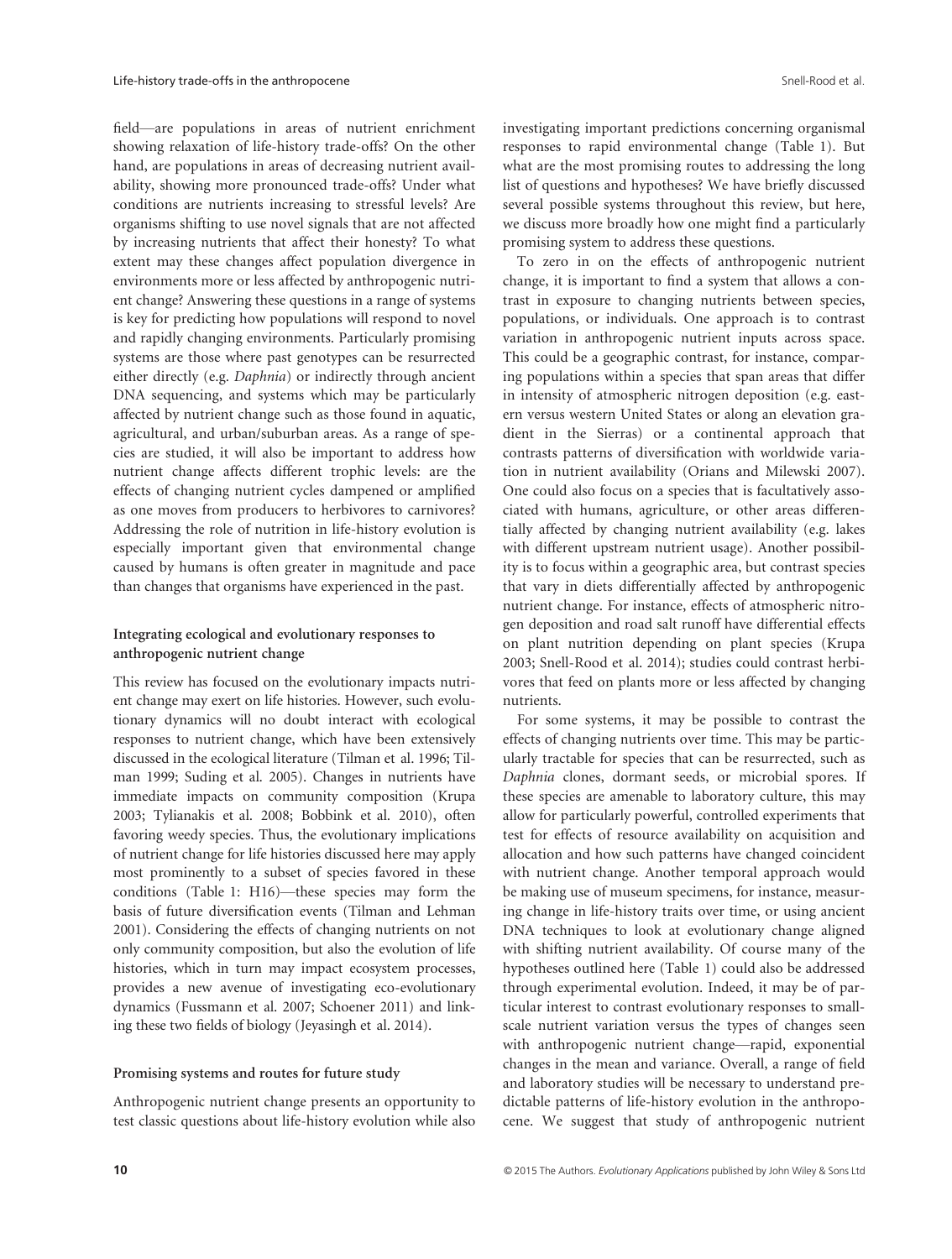inputs may not only highlight the detrimental effects of these man-made ecosystem disturbances, they may also reveal important insights into longstanding questions regarding how organismal life histories evolve in conjunction with ecological variation.

## Acknowledgements

Earlier versions of this manuscript were improved based on input from Forest Isbell and two anonymous reviewers. This research benefitted from discussions with a wide range of ecologists interested in nutrition and stoichiometry, including Bob Sterner, Elizabeth Borer, Dave Tilman, Jacques Finlay, and Jim Cotner. ESR and AE were supported in part by a grant in aid of research from the Office of the Vice President for Research at the University of Minnesota and NSF IOS-1354737.

## Literature cited

- Acquisti, C., J. J. Elser, and S. Kumar 2009. Ecological nitrogen limitation shapes the DNA composition of plant genomes. Molecular Biology and Evolution 26:953–956.
- Akre, K. L., and S. Johnsen 2014. Psychophysics and the evolution of behavior. Trends in Ecology & Evolution 29:291–300.
- Anderson, T. R., D. O. Hessen, J. J. Elser, and J. Urabe 2005. Metabolic stoichiometry and the fate of excess carbon and nutrients in consumers. American Naturalist 165:1–15.
- Andersson, M. B. 1994. Sexual Selection, Monographs in Behavior and Ecology. Princeton University Press, Princeton, NJ.
- Badyaev, A. V. 2004. Integration and modularity in the evolution of sexual ornaments: an overlooked perspective. In M. Pigliucci, and K. Preston, eds. Phenotypic Integration: Studying the Ecology and Evolution of Complex Phenotypes, pp. 50–79. Oxford University Press, Oxford.
- Badyaev, A. V., and A. Qvarnström 2002. Putting sexual traits into the context of an organism: a life-history perspective in studies of sexual selection. Auk 119:301–310.
- Baligar, V. C., and R. R. Duncan eds. 1990. Crops as Enhancers of Nutrient Use. Academic Press Inc., San Diego, CA.
- Balmford, A., A. L. R. Thomas, and I. L. Jones 1993. Aerodynamics and the evolution of long tails in birds. Nature 361:628–631.
- Bates, T. R., and J. P. Lynch 2001. Root hairs confer a competitive advantage under low phosphorus availability. Plant and Soil 236: 243–250.
- Baxter, B. J., R. N. Andrews, and G. K. Barrell 1999. Bone turnover associated with antler growth in red deer (Cervus elaphus). Anatomical Record 256:14–19.
- Bell, G., and S. Collins 2008. Adaptation, extinction and global change. Evolutionary Applications 1:3–16.
- Bergland, A. O., A. Genissel, S. V. Nuzhdin, and M. Tatar 2008. Quantitative trait loci affecting phenotypic plasticity and the allometric relationship of ovariole number and thorax length in Drosophila melanogaster. Genetics 180:567–582.
- Bertram, S. M., J. D. Schade, and J. J. Elser 2006. Signalling and phosphorous: correlations between mate signalling effort and body elemental composition in crickets. Animal Behaviour 72:899–907.
- Bertram, S. M., E. M. Whattam, L. Visanuvimol, R. Bennett, and C. Lauzon 2009. Phosphorus availability influences cricket mate attraction displays. Animal Behaviour 77:525–530.
- Bobbink, R., K. Hicks, J. Galloway, T. Spranger, R. Alkemade, M. Ashmore, M. Bustamante et al. 2010. Global assessment of nitrogen deposition effects on terrestrial plant diversity: a synthesis. Ecological Applications 20:30–59.
- Boersma, M., and J. J. Elser 2006. Too much of a good thing: on stoichiometrically balanced diets and maximal growth. Ecology 87:1325– 1330.
- Boggs, C. L., and C. L. Ross 1993. The effect of adult food limitation on life history traits in Speyeria mormonia (Lepidoptera, Nymphalidae). Ecology 74:433–441.
- Borer, E. T., B. S. Halpern, and E. W. Seabloom 2006. Asymmetry in community regulation: effects of predators and productivity. Ecology 87:2813–2820.
- Borgia, G., I. M. Kaatz, and R. Condit 1987. Flower choice and bower decoration in the satin bowerbird Ptilonorhynchus violaceus – A test of hypotheses for the evolution of male display. Animal Behaviour 35:1129–1139.
- Branquinho, C., G. Gaio-Oliveira, S. Augusto, P. Pinho, C. Maguas, and O. Correia 2008. Biomonitoring spatial and temporal impact of atmospheric dust from a cement industry. Environmental Pollution 151:292–299.
- Byers, J., E. Hebets, and J. Podos 2010. Female mate choice based upon male motor performance. Animal Behaviour 79:771–778.
- Carey, R. O., and K. W. Migliaccio 2009. Contribution of wastewater treatment plants effluent to nutrient dynamics in aquatic systems: a review. Environmental Management 44:205–217.
- Carpenter, S. R., E. H. Stanley, and M. J. Vander Zanden 2011. State of the world's freshwater ecosystems: physical, chemical, and biological changes. Annual Review of Environment and Resources 36:75–99.
- Chapin, F. S. 1980. The mineral nutrition of wild plants. Annual Review of Ecology and Systematics 11:233–260.
- Chowdhury, R., D. Frisch, D. Becker, J. Lopez, L. Weider, J. Colbourne, and P. D. Jeyasingh 2015. Differential transcriptomic responses of ancient and modern Daphnia genotypes to phosphorus supply. Molecular Ecology 24:123–135.

Cody, M. L. 1966. A general theory of clutch size. Evolution 20:174–184.

- Cothran, R. D., A. R. Stiff, P. D. Jeyasingh, and R. A. Relyea 2012. Eutrophication and predation risk interact to affect sexual trait expression and mating success. Evolution 66:708–719.
- Cotton, S., J. Small, and A. Pomiankowski 2006. Sexual selection and condition-dependent mate preferences. Current Biology 16:R755–R765.
- Cross, W. F., J. B. Wallace, and A. D. Rosemond 2007. Nutrient enrichment reduces constraints on material flows in a detritus-based food web. Ecology 88:2563–2575.
- David, P., T. Bjorksten, K. Fowler, and A. Pomiankowski 2000. Condition-dependent signalling of genetic variation in stalk-eyes flies. Nature 406:186–188.
- Davis, J. M., A. D. Rosemond, S. L. Eggert, W. F. Cross, and J. B. Wallace 2010. Long-term nutrient enrichment decouples predator and prey production. Proceedings of the National Academy of Sciences 107:121–126.
- Deegan, L. A., A. Wright, S. G. Ayvazian, J. T. Finn, H. Golden, R. R. Merson, and J. Harrison 2002. Nitrogen loading alters seagrass ecosystem structure and support of higher trophic levels. Aquatic Conservation: Marine and Freshwater Ecosystems 12:193–212.
- Dudley, R., M. Kaspari, and S. P. Yanoviak 2012. Lust for salt in the Western Amazon. Biotropica 44:6–9.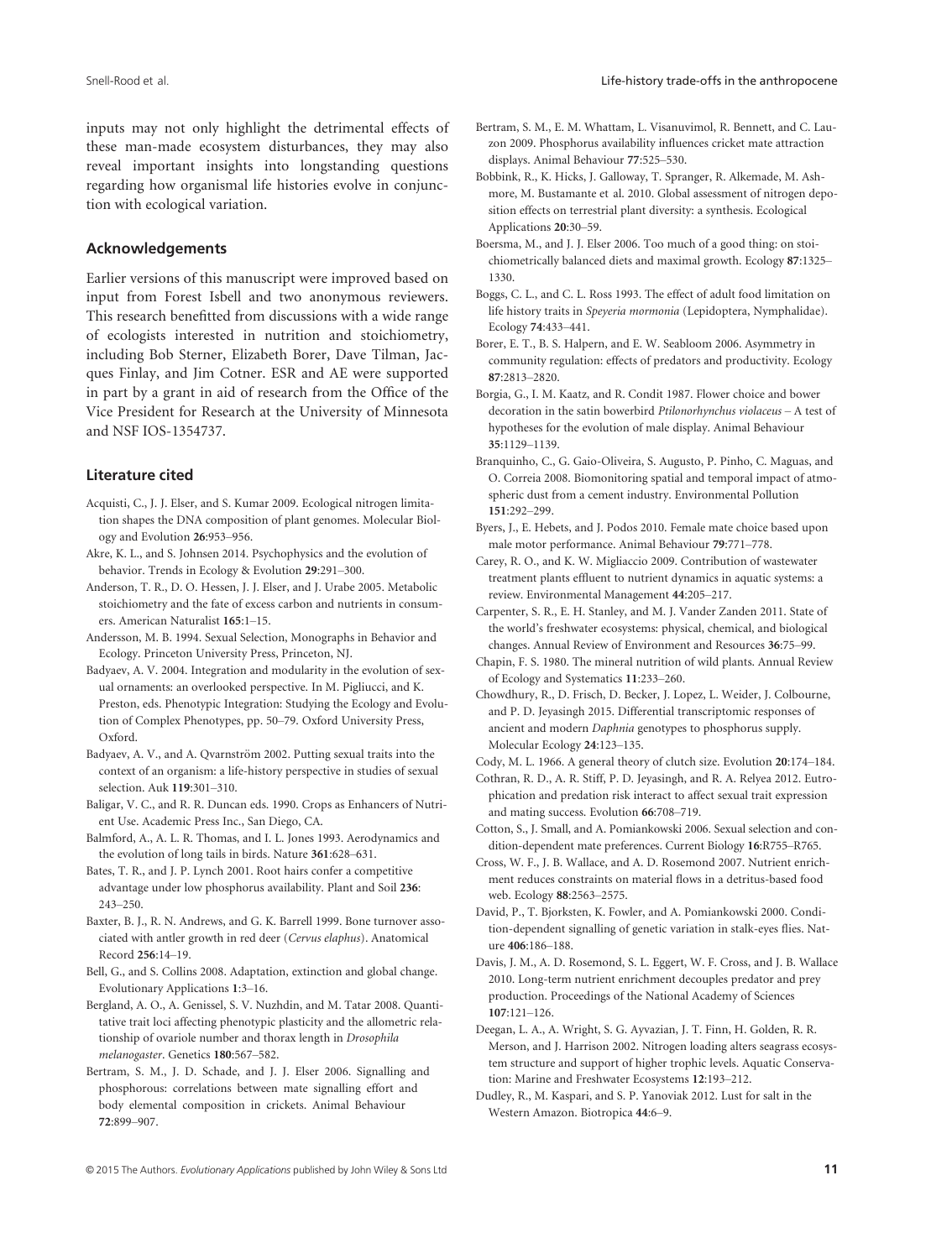Elser, J. J., W. F. Fagan, R. F. Denno, D. R. Dobberful, A. Folarin, A. Huberty, S. Interlandi et al. 2000. Nutritional constraints in terrestrial and freshwater food webs. Nature 408:578–580.

- Elser, J. J., K. Hayakawa, and J. Urabe 2001. Nutrient limitation reduces food quality for zooplankton: daphnia response to seston phosphorus enrichment. Ecology 82:898–903.
- Elser, J. J., T. Andersen, J. S. Baron, A. K. Bergstrom, M. Jansson, M. Kyle, K. R. Nydick et al. 2009. Shifts in lake N: P stoichiometry and nutrient limitation driven by atmospheric nitrogen deposition. Science 326:835–837.
- Engstrom-Ost, J., and U. Candolin 2007. Human-induced water turbidity alters selection on sexual displays in sticklebacks. Behavioral Ecology 18:393–398.
- Evans, L. T. 1993. Crop Evolution, Adaptation and Yield. Cambridge University Press, Cambridge, UK.
- Fenn, M. E., M. A. Poth, J. D. Aber, J. S. Baron, B. T. Bormann, D. W. Johnson, A. D. Lemly et al. 1998. Nitrogen excess in North American ecosystems: predisposing factors, ecosystem responses, and management strategies. Ecological Applications 8:706–733.
- Findlay, S. E. G., and V. R. Kelly 2011. Emerging indirect and long-term road salt effects on ecosystems. In R. S. Ostfeld, and W. H. Schlesinger, eds. Year in Ecology and Conservation Biology, pp. 58–68. Blackwell Science Publ, Oxford.
- Finlay, J. C. 2011. Stream size and human influences on ecosystem production in river networks. Ecosphere 2: art87.
- Flatt, T., and A. Heyland, eds. 2011. Mechanisms of Life History Evolution: The Genetics and Physiology of Life History Traits and Trade-Offs. Oxford University Press, New York, NY.
- Foulkes, M. J., R. Sylvester-Bradley, and R. K. Scott 1998. Evidence for differences between winter wheat cultivars in acquisition of soil mineral nitrogen and uptake and utilization of applied fertilizer nitrogen. Journal of Agricultural Science 130:29–44.
- Frisch, D., P. Morton, P. R. Chowdhury, B. Culver, J. K. Colbourne, L. J. Weider, and P. D. Jeyasingh 2014. A millennial-scale chronicle of evolutionary responses to cultural eutrophication in Daphnia. Ecology Letters 17:360–368.
- Fussmann, G. F., M. Loreau, and P. A. Abrams 2007. Eco-evolutionary dynamics of communities and ecosystems. Functional Ecology 21:465–477.
- Galloway, J. N., F. J. Dentener, D. G. Capone, E. W. Boyer, R. W. Howarth, S. P. Seitzinger, G. P. Asner et al. 2004. Nitrogen cycles: past, present, and future. Biogeochemistry 70:153–226.
- Galloway, J. N., A. R. Townsend, J. W. Erisman, M. Bekunda, Z. Cai, J. R. Freney, L. A. Martinelli et al. 2008. Transformation of the nitrogen cycle: recent trends, questions, and potential solutions. Science 320:889–892.
- Ghalambor, C. K., J. K. McKay, S. P. Carrol, and D. N. Reznick 2007. Adaptive versus non-adaptive phenotypic plasticity and the potential for contemporary adaptation in new environments. Functional Ecology 21:394–407.
- Glazier, D. S. 1999. Trade-offs between reproductive and somatic (storage) investments in animals: a comparative test of the Van Noordwijk and De Jong model. Evolutionary Ecology 13:539–555.
- Gresham, D., M. M. Desai, C. M. Tucker, H. T. Jenq, D. A. Pai, A. Ward, C. G. DeSevo et al. 2008. The repertoire and dynamics of evolutionary adaptations to controlled nutrient-limited environments in yeast. Plos Genetics 4:19.
- Grether, G. F., J. Hudon, and D. F. Millie 1999. Carotenoid limitation of sexual coloration along an environmental gradient in guppies. Proceedings of the Royal Society B-Biological Sciences 266:1317–1322.
- Gustafsson, L., A. Qvarnstrom, and B. C. Sheldon 1995. Trade-offs between life history traits and a secondary sexual character in male collared flycatchers. Nature 375:311–313.
- Gwynne, D. T., and L. W. Simmons 1990. Experimental reversal of courtship roles in an insect. Nature 346:172–174.
- Hairston, N. G., C. L. Holtmeier, W. Lampert, L. J. Weider, D. M. Post, J. M. Fischer, C. E. Caceres et al. 2001. Natural selection for grazer resistance to toxic cyanobacteria: evolution of phenotypic plasticity? Evolution 55:2203–2214.
- Hauch, R. D., ed. 1984. Nitrogen in Crop Production. Madison, WI: ASA-CSSA-SSSA.
- Hebets, E. A., and D. R. Papaj 2005. Complex signal function: developing a framework of testable hypotheses. Behavioral Ecology and Sociobiology 57:197–214.
- Hill, G. E. 1995. Ornamental traits as indicators of environmental health. BioScience 45:25–31.
- Hill, G. E., and R. Montgomerie 1994. Plumage color signals nutritional condition in the house finch. Proceedings of the Royal Society B-Biological Sciences 258:47–52.
- Hunt, J., R. Brooks, and M. D. Jennions 2005. Female mate choice as a condition-dependent life-history trait. American Naturalist 166:79–92.
- Hwang, S. Y., C. H. Liu, and T. C. Shen 2008. Effects of plant nutrient availability and host plant species on the performance of two Pieris butterflies (Lepidoptera: Pieridae). Biochemical Systematics and Ecology 36:505–513.
- Isler, K., and C. van Schaik 2006. Costs of encephalization: the energy trade-off hypothesis tested on birds. Journal of Human Evolution 51:228–243.
- Iwasa, Y., and A. Pomiankowski 1991. The evolution of costly mate preferences 2. The handicap principle. Evolution 45:1431–1442.
- Jackson, R. B., and E. G. Jobbagy 2005. From icy roads to salty streams. Proceedings of the National Academy of Sciences of the United States of America 102:14487–14488.
- Jennions, M. D., and M. Petrie 1997. Variation in mate choice and mating preferences: a review of causes and consequences. Biological Reviews of the Cambridge Philosophical Society 72:283–327.
- Jennions, M. D., and P. R. Y. Backwell 1998. Variation in courtship rate in the fiddler crab Uca annulipes: is it related to male attractiveness? Behavioral Ecology 9:605–611.
- Jensen, K., D. Mayntz, S. Toft, D. Raubenheimer, and S. J. Simpson 2011. Nutrient regulation in a predator, the wolf spider Pardosa prativaga. Animal Behaviour 81:993–999.
- Jeyasingh, P. D. 2007. Plasticity in metabolic allometry: the role of dietary stoichiometry. Ecology Letters 10:282–289.
- Jeyasingh, P. D., and L. J. Weider 2005. Phosphorus availability mediates plasticity in life-history traits and predator-prey interactions in Daphnia. Ecology Letters 8:1021–1028.
- Jeyasingh, P. D., R. D. Cothran, and M. Tobler 2014. Testing the ecological consequences of evolutionary change using elements. Ecology and Evolution 4:528–538.
- de Jong, G., and A. J. van Noordwijk 1992. Acquisition and allocation of resources – genetic co-variances, selection and life histories. American Naturalist 139:749–770.
- Juice, S. M., T. J. Fahey, T. G. Siccama, C. T. Driscoll, E. G. Denny, C. Eagar, N. L. Cleavitt et al. 2006. Response of sugar maple to calcium addition to Northern Hardwood Forest. Ecology 87:1267–1280.
- Kaplan, H. S., and A. J. Robson 2002. The emergence of humans: the coevolution of intelligence and longevity with intergenerational transfers. Proceedings of the National Academy of Sciences of the United States of America 99:10221–10226.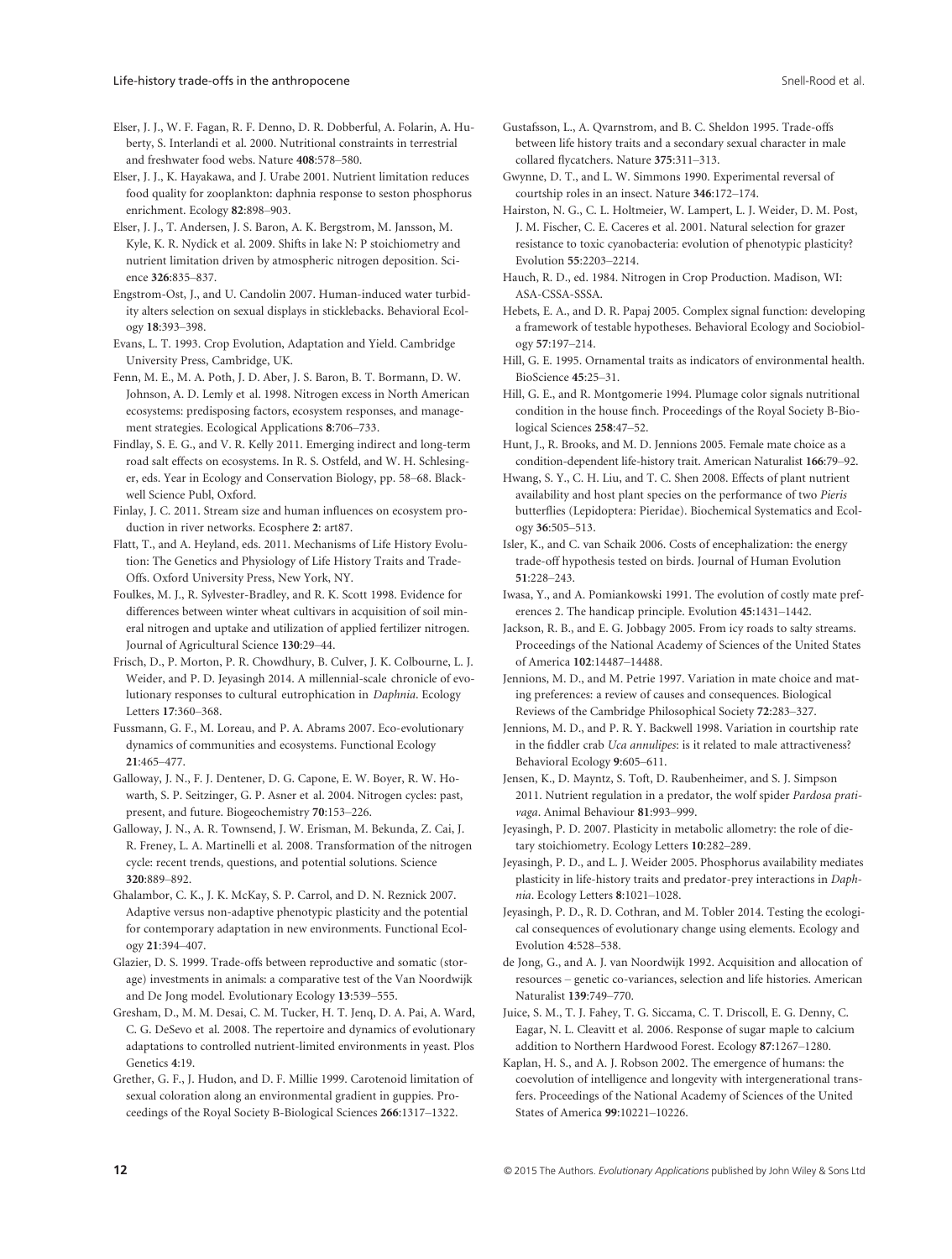Kaspari, M., C. Chang, and J. Weaver 2010. Salted roads and sodium limitation in a northern forest ant community. Ecological Entomology 35:543–548.

Kaspari, M., S. P. Yanoviak, and R. Dudley 2008. On the biogeography of salt limitation: a study of ant communities. Proceedings of the National Academy of Sciences of the United States of America 105:17848–17851.

Kaushal, S. S., P. M. Groffman, G. E. Likens, K. T. Belt, W. P. Stack, V. R. Kelly, L. E. Band et al. 2005. Increased salinization of fresh water in the northeastern United States. Proceedings of the National Academy of Sciences of the United States of America 102:13517–13520.

Kelting, D. L., C. L. Laxson, and E. C. Yerger 2012. Regional analysis of the effect of paved roads on sodium and chloride in lakes. Water Research 46:2749–2758.

King, E. G., D. A. Roff, and D. J. Fairbairn 2011a. The evolutionary genetics of acquisition and allocation in the wing dimorphic cricket, Gryllus firmus. Evolution 65:2273–2285.

King, E. G., D. A. Roff, and D. J. Fairbairn 2011b. Trade-off acquisition and allocation in Gryllus firmus: a test of the Y model. Journal of Evolutionary Biology 24:256–264.

Kotiaho, J. S. 2000. Testing the assumptions of conditional handicap theory: costs and condition dependence of a sexually selected trait. Behavioral Ecology and Sociobiology 48:188–194.

Kotrschal, A., B. Rogell, A. Bundsen, B. Svensson, S. Zajitschek, I. Brannstrom, S. Immler et al. 2013. Artificial selection on relative brain size in the guppy reveals costs and benefits of evolving a larger brain. Current Biology 23:168–171.

Krupa, S. V. 2003. Effects of atmospheric ammonia (NH3) on terrestrial vegetation: a review. Environmental Pollution 124:179–221.

Laurian, C., C. Dussault, J. P. Ouellet, R. Courtois, M. Poulin, and L. Breton 2008. Behavioral adaptations of moose to roadside salt pools. Journal of Wildlife Management 72:1094–1100.

Lee, K. P., S. J. Simpson, F. J. Clissold, R. Brooks, J. W. O. Ballard, P. W. Taylor, N. Soran et al. 2008. Lifespan and reproduction in Drosophila: new insights from nutritional geometry. Proceedings of the National Academy of Sciences of the United States of America 105:2498–2503.

Leibold, M. A., M. Holyoak, N. Mouquet, P. Amarasekare, J. M. Chase, M. F. Hoopes, R. D. Holt et al. 2004. The metacommunity concept: a framework for multi-scale community ecology. Ecology Letters 7:601– 613.

Levins, R. 1968. Evolution in Changing Environments: Some Theoretical Explorations. Princeton University Press, Princeton, NJ.

Lurling, M., and E. Van Donk 1997. Life history consequences for Daphnia pulex feeding on nutrient-limited phytoplankton. Freshwater Biology 38:693–709.

Magill, A. H., J. D. Aber, J. J. Hendricks, R. D. Bowden, J. M. Melillo, and P. A. Steudler 1997. Biogeochemical response of forest ecosystems to simulated chronic nitrogen deposition. Ecological Applications 7:402–415.

Maklakov, A. A., S. J. Simpson, F. Zajitschek, M. D. Hall, J. Dessmann, F. Clissold, D. Raubenheimer et al. 2008. Sex-specific fitness effects of nutrient intake on reproduction and lifespan. Current Biology 18:1062–1066.

Marcotullio, P. J. 2011. Urban soils. In I. Douglas, D. Goode, M. Houck, and R. Wang, eds. The Routledge Handbook of Urban Ecology, pp. 164–186. Routledge, New York, NY.

Martin, T. E. 1987. Food as a limit on breeding birds – a life history perspective. Annual Review of Ecology and Systematics 18:453–487.

Moczek, A. P. 2003. The behavioral ecology of threshold evolution in a polyphenic beetle. Behavioral Ecology 14:841–854.

Moczek, A. P., and H. F. Nijhout 2004. Trade-offs during the development of primary and secondary sexual traits in a horned beetle. American Naturalist 163:184–191.

Mole, S., and A. J. Zera 1994. Differential resouce consumption obviates a potential flight fecundity trade-off in the sand cricket (Gryllus firmus). Functional Ecology 8:573–580.

Møller, A. P., and J. Erritzoe 2014. Predator-prey interactions, flight initiation distance and brain size. Journal of Evolutionary Biology 27:34– 42.

Morehouse, N. I. 2014. Condition-dependent ornaments, life histories, and the evolving architecture of resource-use. Integrative and Comparative Biology 54:591–600.

Morehouse, N. I., T. Nakazawa, C. M. Booher, P. D. Jeyasingh, and M. D. Hall 2010. Sex in a material world: why the study of sexual reproduction and sex-specific traits should become more nutritionallyexplicit. Oikos 119:766–778.

Morehouse, N. I., and R. L. Rutowski 2010a. Developmental responses to variable diet composition in a butterfly: the role of nitrogen, carbohydrates and genotype. Oikos 119:636–645.

Morehouse, N. I., and R. L. Rutowski 2010b. In the eyes of the beholders: female choice and avian predation risk associated with an exaggerated male butterfly color. American Naturalist 176:768–784.

van Noordwijk, A. J., and G. de Jong 1986. Acquisition and allocation of resources – their influence on variation in life history tactics. American Naturalist 128:137–142.

Nylin, S., and K. Gotthard 1998. Plasticity in life-history traits. Annual Review of Entomology 43:63–83.

Orians, G. 1969. On the evolution of mating systems in birds and mammals. American Naturalist 103:589–603.

Orians, G. H., and A. V. Milewski 2007. Ecology of Australia: the effects of nutrient-poor soils and intense fires. Biological Reviews 82:393–423.

Parmesan, C. 2006. Ecological and evolutionary responses to recent climate change. In Annual Review of Ecology Evolution and Systematics. Palo Alto: Annual Reviews.

Perrins, C. M. 1996. Eggs, egg formation and the timing of breeding. Ibis 138:2–15.

Peterson, B. J., L. Deegan, J. Helfrich, J. Hobbie, M. Hullar, B. Moller, T. Ford et al. 1993. Biological responses of a tundra river to fertilization. Ecology 74:653–672.

Pouyat, R. V., I. D. Yesilonis, K. Szlavecz, C. Csuzdi, E. Hornung, Z. Korsos, J. Russell-Anelli et al. 2008. Response of forest soil properties to urbanization gradients in three metropolitan areas. Landscape Ecology 23:1187–1203.

Prudic, K. L., J. C. Oliver, and M. D. Bowers 2005. Soil nutrient effects on oviposition preference, larval performance, and chemical defense of a specialist insect herbivore. Oecologia 143:578–587.

Ramakrishna, D. M., and T. Viraraghavan 2005. Environmental impact of chemical deicers – A review. Water Air and Soil Pollution 166:49– 63.

Raubenheimer, D., and S. A. Jones 2006. Nutritional imbalance in an extreme generalist omnivore: tolerance and recovery through complementary food selection. Animal Behaviour 71:1253–1262.

Raubenheimer, D., and S. J. Simpson 1993. The geometry of compensatory feeding in the locust. Animal Behaviour 45:953–964.

Reich, P. B., J. Oleksyn, J. Modrzynski, P. Mrozinski, S. E. Hobbie, D. M. Eissenstat, J. Chorover et al. 2005. Linking litter calcium, earthworms and soil properties: a common garden test with 14 tree species. Ecology Letters 8:811–818.

Reznick, D. A., H. Bryga, and J. A. Endler 1990. Experimentally induced life history evolution in a natural population. Nature 346:357–359.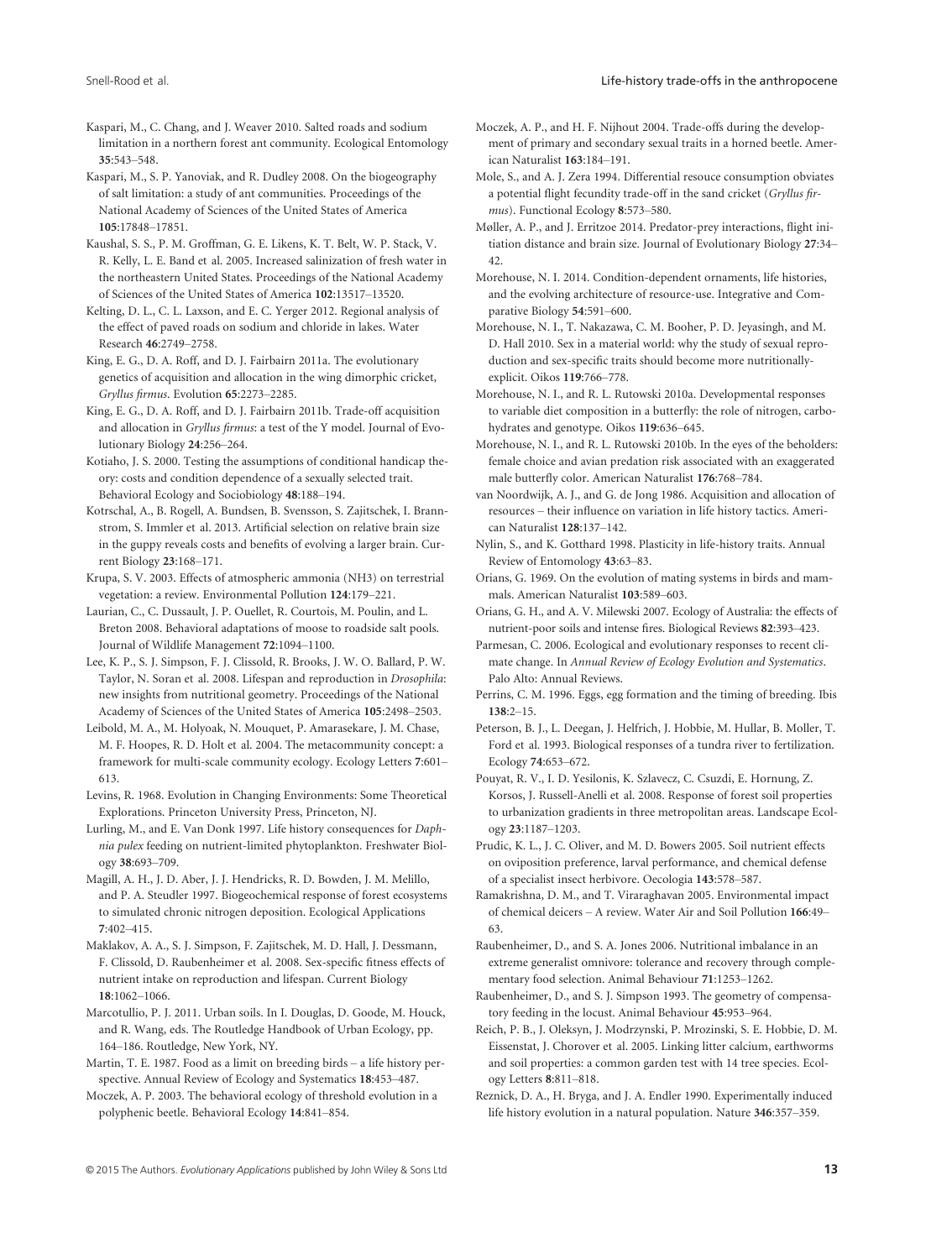- Reznick, D. N., and C. K. Ghalambor 2001. The population ecology of contemporary adaptations: what empirical studies reveal about the conditions that promote adaptive evolution. Genetica 112:183–198.
- Reznick, D., L. Nunney, and A. Tessier 2000. Big houses, big cars, superfleas and the costs of reproduction. Trends in Ecology & Evolution 15:421–425.

Rhee, G. Y. 1973. A continuous culture study of phosphate uptake, growth rate and polyphosphate in Scenedesmus sp. Journal of Phycology 9:495–506.

Robinson, M. R., and A. P. Beckerman 2013. Quantifying multivariate plasticity: genetic variation in resource acquisition drives plasticity in resource allocation to components of life history. Ecology Letters 16:281–290.

Roff, D. A. 2001. Life History Evolution. Sinauer Associates, Sunderland, MA.

Rowe, L., and D. Houle 1996. The lek paradox and the capture of genetic variance by condition dependent traits. Proceedings of the Royal Society of London Series B-Biological Sciences 263:1415–1421.

Ryan, M. J. 1988. Energy, calling and selection. American Zoologist 28:885–898.

Sardans, J., A. Rivas-Ubach, and J. Penuelas 2012. The C:N: P stoichiometry of organisms and ecosystems in a changing world: A review and perspectives. Perspectives in Plant Ecology Evolution and Systematics 14:33–47.

Schlichting, C. D., and M. Pigliucci 1998. Phenotypic Evolution: A Reaction Norm Perspective. Sinauer Associates, Sunderland, MA.

Schoener, T. W. 2011. The newest synthesis: understanding the interplay of evolutionary and ecological dynamics. Science 331:426–429.

Schumacher, E., and C. Platner 2009. Nutrient dynamics in a tritrophic system of ants, aphids and beans. Journal of Applied Entomology 133:33–46.

Seehausen, O., J. J. M. vanAlphen, and F. Witte 1997. Cichlid fish diversity threatened by eutrophication that curbs sexual selection. Science 277:1808–1811.

Sgrò, C. M., and A. A. Hoffmann 2004. Genetic correlations, tradeoffs and environmental variation. Heredity 93:241–248.

Shine, R., G. P. Brown, and B. L. Phillips 2011. An evolutionary process that assembles phenotypes through space rather than through time. Proceedings of the National Academy of Sciences of the United States of America 108:5708–5711.

Simpson, S. J., and D. Raubenheimer 2011. The nature of nutrition: a unifying framework. Australian Journal of Zoology 59:350–368.

Simpson, S. J., and D. Raubenheimer 2012. The Nature of Nutrition: A Unifying Framework from Animal Adaptation to Human Obesity. Princeton University Press, Princeton.

Skeldon, M. A., M. A. Vadeboncoeur, S. P. Hamburg, and J. D. Slum 2007. Terrestrial gastropod responses to ecosystem-level calcium manipulation a northern hardwood forest. Canadian Journal of Zoology-Revue Canadienne De Zoologie 85:994–1007.

Smedley, S. R., and T. Eisner 1995. Sodium uptake by puddling in a moth. Science 270:1816–1818.

Smil, V. 2000. Phosphorus in the environment: natural flows and human interference. Annual Review of Energy and the Environment 25:53– 88.

Smith, V. H. 2003. Eutrophication of freshwater and coastal marine ecosystems – A global problem. Environmental Science and Pollution Research 10:126–139.

Snell-Rood, E. C., G. Davidowitz, and D. R. Papaj 2011. Reproductive tradeoffs of learning in a butterfly. Behavioral Ecology 22:291–302.

- Snell-Rood, E. C., A. Espeset, C. J. Boser, W. A. White, and R. Smykalski 2014. Anthropogenic changes in sodium affect neural and muscle development in butterflies. Proceedings of the National Academy of Sciences of the United States of America 111:10221–10226.
- Snell-Rood, E. C., J. D. Van Dyken, T. Cruickshank, M. J. Wade, and A. P. Moczek 2010. Toward a population genetic framework of developmental evolution: costs, limits, and consequences of phenotypic plasticity. BioEssays 32:71–81.
- Sol, D. 2009. Revisiting the cognitive buffer hypothesis for the evolution of large brains. Biology Letters 5:130–133.

Sol, D., R. P. Duncan, T. M. Blackburn, P. Cassey, and L. Lefebvre 2005. Big brains, enhanced cognition, and response of birds to novel environments. Proceedings of the National Academy of Sciences of the United States of America 102:5460–5465.

Stearns, S. C. 1992. The Evolution of Life Histories. Oxford University Press, New York, NY.

Sterner, R. W. 1993. Daphnia growth on varying quality of Scenedesmus – mineral limitation of zooplankton. Ecology 74:2351–2360.

Sterner, R. W., and D. O. Hessen 1994. Algal nutrient limitation and the nutrition of aquatic herbivores. Annual Review of Ecology and Systematics 25:1–29.

Sterner, R. W., and J. J. Elser 2002. Ecological Stoichiometry: The Biology of Elements from Molecules to the Biosphere. Princeton University Press, Princeton.

Stratton, D. A. 1994. Genotype-by-environment interactions for fitness of Erigeron annuus show fine-scale selective heterogeneity. Evolution 48:1607–1618.

Suding, K. N., S. L. Collins, L. Gough, C. Clark, E. E. Cleland, K. L. Gross, D. G. Milchunas et al. 2005. Functional- and abundance-based mechanisms explain diversity loss due to N fertilization. Proceedings of the National Academy of Sciences of the United States of America 102:4387–4392.

Svensson, P. A., C. Pelabon, J. D. Blount, P. F. Surai, and T. Amundsen 2006. Does female nuptial coloration reflect egg carotenoids and clutch quality in the Two-Spotted Goby (Gobiusculus flavescens, Gobiidae)? Functional Ecology 20:689–698.

Tillberg, J. E., and J. R. Rowley 1989. Physiological and structural effects of phosphorus starvation on the unicellular green alga Scenedesmus. Physiologia Plantarum 75:315–324.

Tilman, D. 1999. The ecological consequences of changes in biodiversity: a search for general principles. Ecology 80:1455–1474.

Tilman, D., and C. Lehman 2001. Human-caused environmental change: impacts on plant diversity and evolution. Proceedings of the National Academy of Sciences of the United States of America 98:5433–5440.

Tilman, D., D. Wedin, and J. Knops 1996. Productivity and sustainability influenced by biodiversity in grassland ecosystems. Nature 379:718–720.

Tolle, A. E., and W. E. Wagner 2011. Costly signals in a field cricket can indicate high or low quality direct benefits depending upon the environment. Evolution 65:283–294.

Tomkins, J. L. 1999. Environmental and genetic determinants of the male forceps length dimorphism in the European earwig Forficula auricularia L. Behavioral Ecology and Sociobiology 47:1–8.

Twombly, S., N. Clancy, and C. W. Burns 1998. Life history consequences of food quality in the freshwater copepod Boeckella triarticulata. Ecology 79:1711–1724.

Tylianakis, J. M., R. K. Didham, J. Bascompte, and D. A. Wardle 2008. Global change and species interactions in terrestrial ecosystems. Ecology Letters 11:1351–1363.